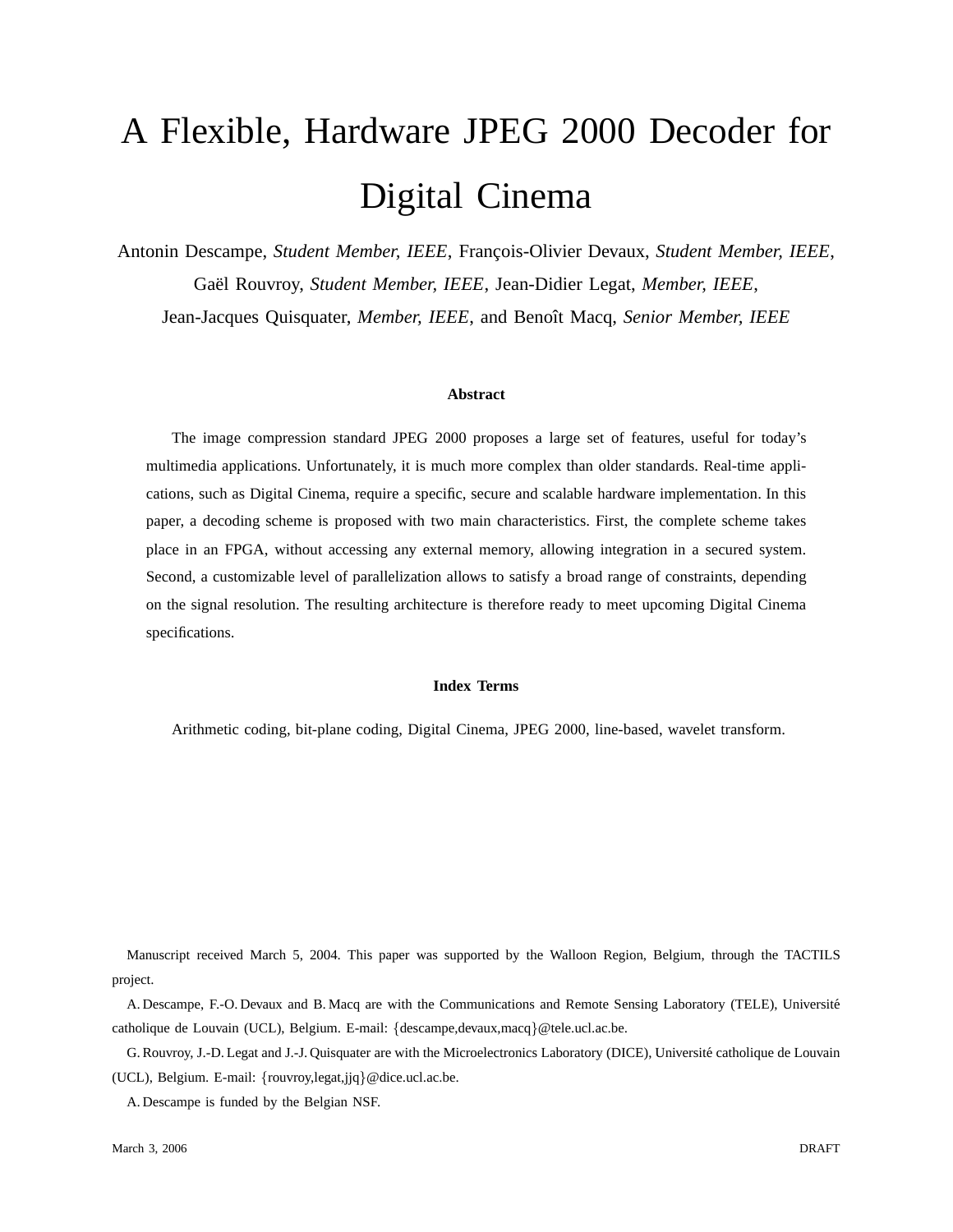# A Flexible, Hardware JPEG 2000 Decoder for Digital Cinema

# I. INTRODUCTION

The development and diversification of computer networks as well as the emergence of new imaging applications have highlighted various shortcomings in classic image compression standards, such as JPEG. Consequently the JPEG Committee decided to develop a new image compression algorithm : JPEG 2000 [1]. This standard has a much higher compression efficiency and enables inherently various features such as lossy or lossless encoding, resolution and quality scalability, regions of interest, error resilience,... A comprehensive comparison of this norm with other standards, performed in [2], demonstrates the functionality improvements provided by JPEG 2000.

The techniques enabling the features described above are a wavelet transform (DWT) followed by an entropy coding of each subband. In the JPEG 2000 baseline, the wavelet transform may use two filterbanks: a lossless 5-3 and a lossy 9-7. The entropy coding step consists of a context modeling and an arithmetic coding. The drawback of the JPEG 2000 algorithm is that it is computationally expensive, much more than the techniques used in JPEG [2]. This complexity can be a problem for real-time applications.

Digital Cinema (DC) is one of these real-time applications. As explained in [3], edition, storage or distribution of video data can largely benefit from the JPEG 2000 feature set. Concerning compression efficiency, the very high quality required by such application makes the JPEG 2000 intra-frame compression scheme a valuable alternative to inter-frame coding schemes from the MPEG family. Moreover, a video format called Motion JPEG 2000 has already been designed, which encapsulates JPEG 2000 frames and enables synchronization with audio data [4].

In the DC scenario, the movie is compressed and ciphered off-line and then transmitted securely to the movie theater. The movie is stored locally and has to be loaded in real-time at each screening. This process includes a decryption, a decompression and synchronization of the image and audio streams, a possible overlay addition (i.e. subtitles) and watermarking. Among these tasks, the decompression of each JPEG 2000 frame is the most complex one and requires most of the resources to stand a chance to satisfy the targeted throughputs.

In this paper, a hardware JPEG 2000 decoder architecture intended for Digital Cinema is presented. It has been designed in VHDL, and synthesized and implemented in an FPGA (Xilinx XC2V6000-6 [5]).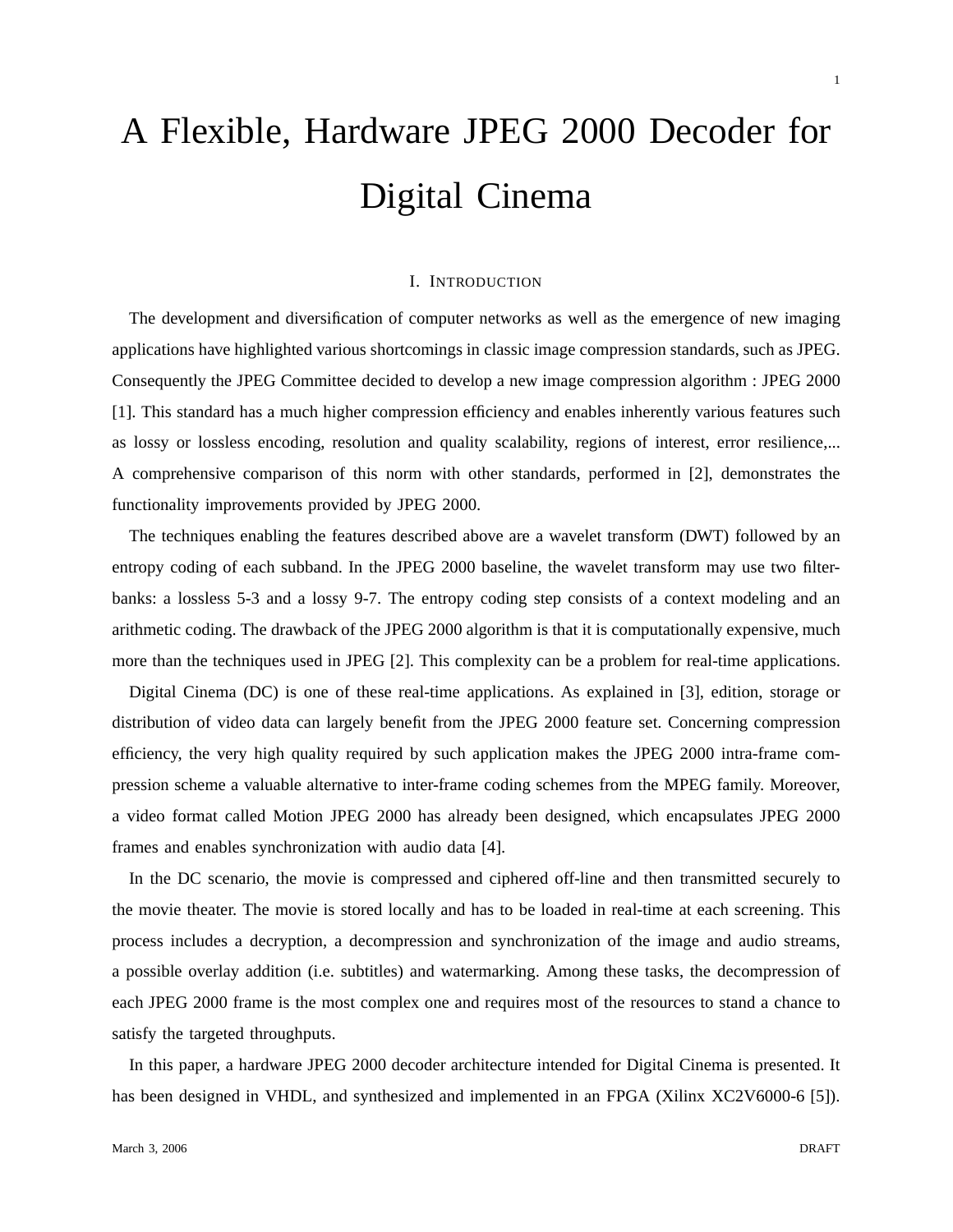$\mathfrak{D}$ 

It should be noted that nothing in this architecture prevents to implement it as an ASIC. Nevertheless, a FPGA was chosen because we believe its flexibility is more adapted to the relatively small DC market. Although standards are being prepared, technical requirements are indeed very likely to continue to evolve. Moreover, recent improvements in the technology such as the integration of microprocessors or high-speed IOs further increase the interest for this kind of platform. The proposed architecture decodes images line by line without accessing any external memory, allowing integration in a secured system. It is highly parallelized and depending on available hardware resources, it can easily be adapted to satisfy various formats, and specific constraints like secure decoding, lossless capabilities, and higher precision (over 8 bits per pixel-component). The three main blocks of the architecture are an Inverse DWT block (IDWT), a Context Modeling Unit (CMU) and an Arithmetic Decoding Unit (ADU).

Concerning the DWT part, many architectures have been published in the literature. Fast and efficient designs are based on the lifting scheme [6] and consist of separated or combined 5-3 and 9-7 transforms [7]–[10]. The last two above-mentioned papers also propose low-memory wavelet image compressions based on a line-based transform. The most recent and efficient work [10] details an architecture combining 5-3 and 9-7 wavelet filters with one decomposition level and also proposes a solution to minimize the number of lines kept in internal buffers. Concerning the wavelet part of our paper, a complete implementation of the inverse discrete wavelet transform (IDWT) with five levels of recomposition is achieved. In order to meet lossless real-time applications and cost constraints, our design is focused on the 5-3 transform and is based on reduced internal memories.

Some papers detail a complete hardware entropy coding [11]–[13]. Each of these papers propose a different and interesting design approach to the entropy coding, but are all based on ASIC technology. Our approach is optimized for FPGA and is based on the parallel mode defined in JPEG 2000. This parallelization allows us to propose an innovating approach. Our context modeling part deals with three pass blocks in parallel and, compared to [11], reduces the RAM used by 25%. References [12] and [13] also propose an arithmetic encoding architecture. Contrary to them, we benefit from the parallel mode mentioned above, which significantly improves the global throughput of the entropy decoding chain.

Complete implementations have also been recently described in one academic paper [12] and at least two industrial papers [14], [15]. Nevertheless, the commercial papers show the global architecture only briefly and give direct results without important design details. The flexibility of our decoder and the large image size managed in real-time make our paper an attractive solution for the upcoming Digital Cinema specifications.

The rest of the paper is organized as follows. Section II briefly describes the JPEG 2000 algorithm. In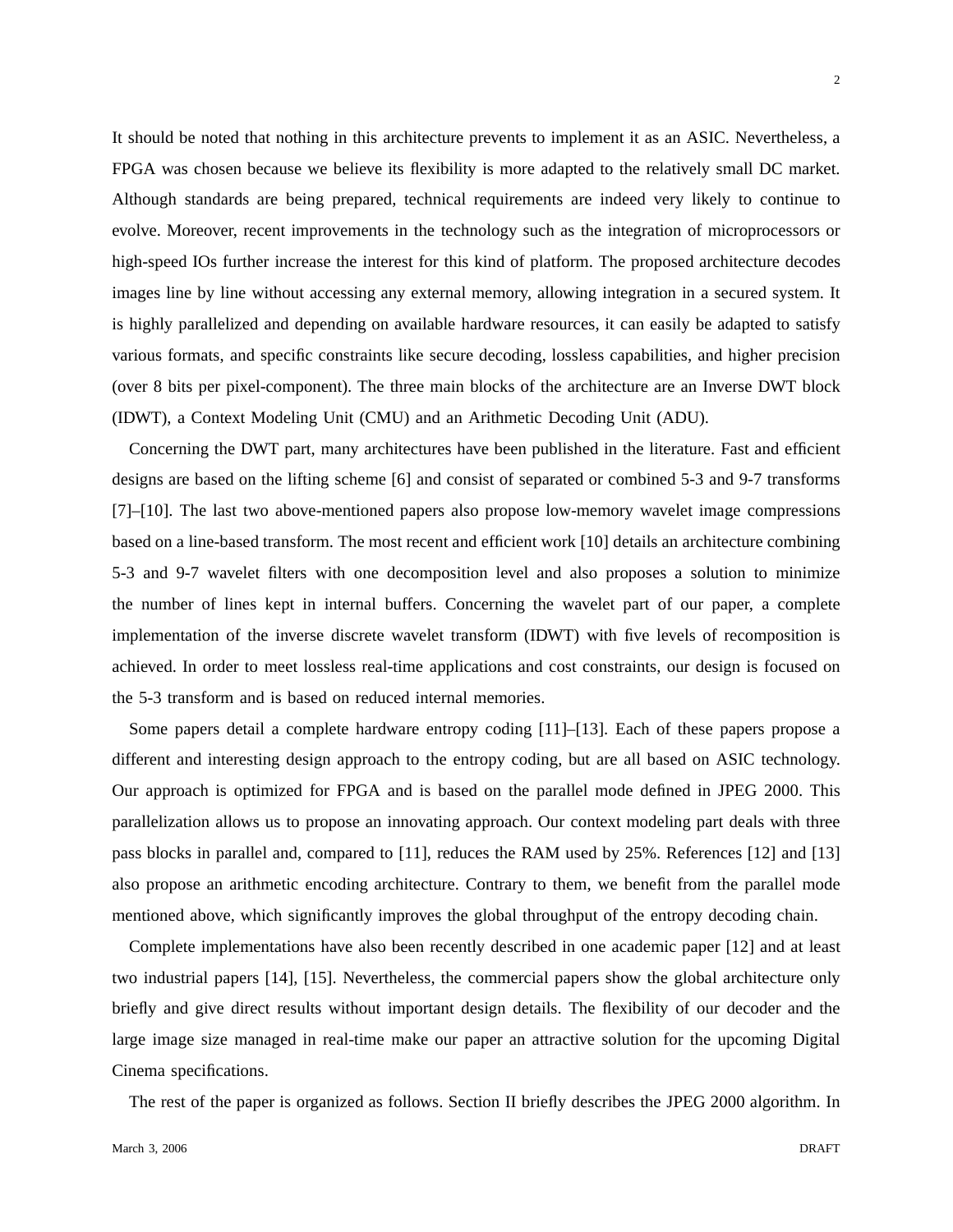

Fig. 1. JPEG 2000 coding steps.

Section III, we present our decoder architecture as well as our implementation choices. The main blocks of the architecture are described in more detail in Sections IV to VI. The performance of the system is discussed in Section VII and the paper is concluded in Section VIII.

#### II. JPEG 2000 BASICS

## *A. Algorithm overview*

In this Section, concepts and vocabulary useful for the understanding of the rest of the paper are presented. For more details, [1] or [16] should be referred to. Readers familiar with JPEG 2000 should skip this Section. Although a *de*coder architecture has been implemented, *en*coding steps are explained here because their succession is easier to understand. The decoding process is achieved by performing these steps in reverse order. Fig. 1 presents the coding blocks that are explained below.

First of all, the image is split into rectangular blocks called tiles. They are compressed independently. An intra-component decorrelation is then performed on the tile: on each component a *discrete wavelet transform* is carried out. Successive dyadic decompositions are applied. Each uses a bi-orthogonal filter bank and splits high and low frequencies in the horizontal and vertical directions into four subbands. The subband corresponding to the low frequencies in the two directions (containing most of the image information) is used as a starting point for the next decomposition, as shown in Fig. 1. The JPEG 2000 Standard performs five successive decompositions by default. Two filter banks may be used: either the *Le Gall* (5,3) filter bank, for lossless encoding, or the *Daubechies* (9,7) filter bank, for lossy encoding. This part is further detailed in Section VI-A.

Every subband is then split into rectangular entities called code-blocks. Each code-block is compressed independently using a *context-based adaptive entropy coder*. It reduces the amount of data without losing information by removing redundancy from the original binary sequence. "Entropy" means it achieves this redundancy reduction by using the probability estimates of the symbols. Adaptability is provided by dynamically updating these probability estimates during the coding process. And "context-based" means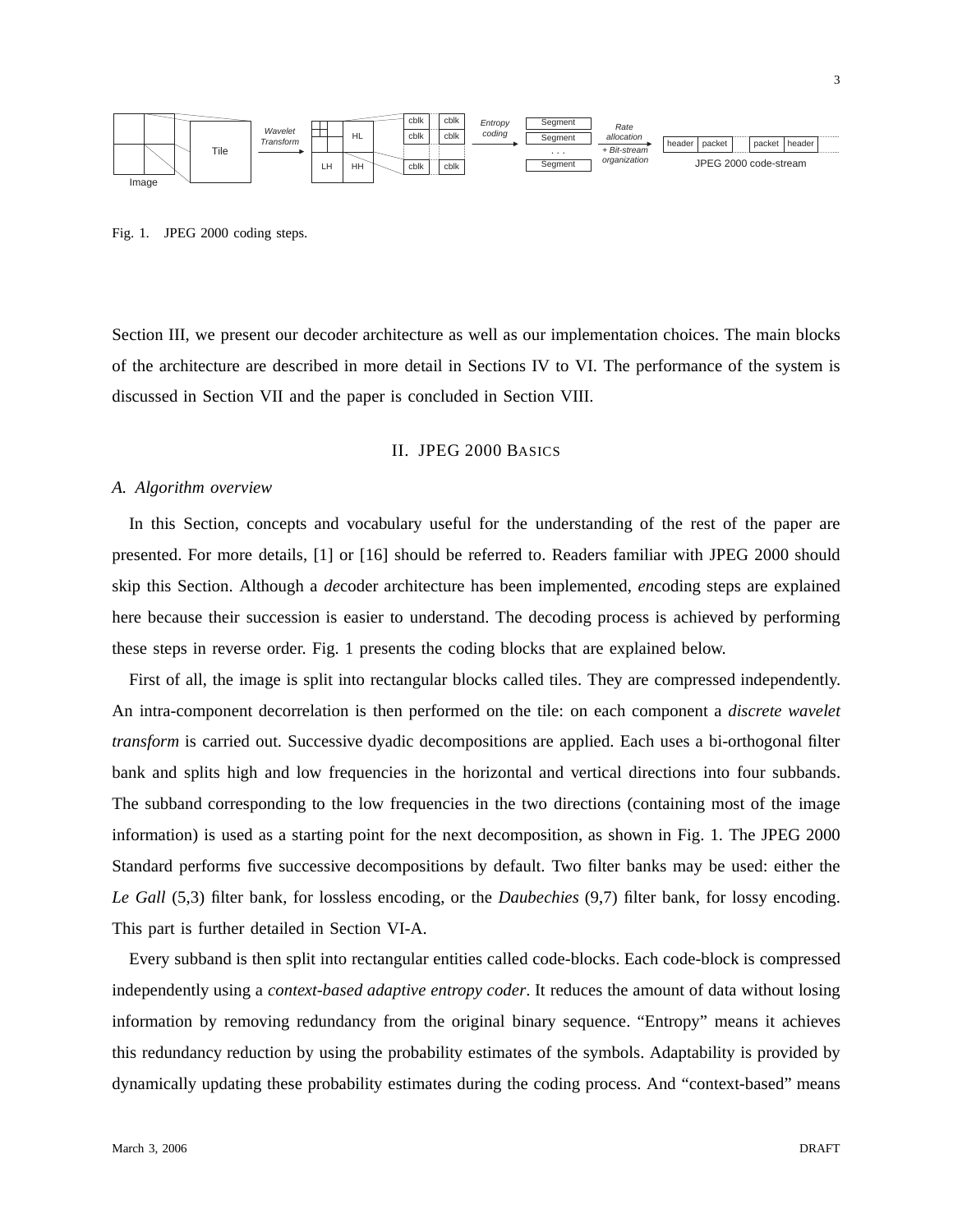that the probability estimate of a symbol depends on its neighborhood (its "context"). Practically, entropy coding consists of

- *Context Modeling*: the code-block data is arranged in order to first encode the bits which contribute to the largest distortion reduction for the smallest increase in file size. In JPEG 2000, the Embedded Block Coding with Optimized Truncation (EBCOT) algorithm [17] has been adopted to implement this operation. The coefficients in the code-block are bit-plane encoded, starting with the most significant bit-plane. Instead of encoding the entire bit-plane in one coding pass, each bit-plane is encoded in three passes with the provision of truncating the bit-stream at the end of each coding pass. During a pass, the modeler successively sends each bit that needs to be encoded in this pass to the Arithmetic Coding Unit described below, together with its context. The EBCOT algorithm is further detailed in Section IV-A.
- *Arithmetic Coding*: the Context Modeling step outputs are entropy coded using a MQ-coder, which is a derivative of the Q-coder [18]. According to the provided context, the coder chooses a probability for the bit to encode, among predetermined probability values supplied by the JPEG 2000 Standard and stored in a look-up table. Using this probability, it encodes the bit and progressively generates code-words, called segments. This algorithm is further detailed in Section V-A.

During the *rate allocation* and *bit-stream organization* steps, segments from each code-block are scanned in order to find optimal truncation points to achieve various targeted bit-rates. Quality layers are then created using the incremental contributions from each code-block. Compressed data corresponding to the same component, resolution, spatial region and quality layer is then inserted in a packet. Packets, along with additional headers, form the final JPEG 2000 code-stream.

#### *B. Complexity and hardware considerations*

The main weakness of JPEG 2000 is its complexity. As shown in [13], this complexity is mainly due to the entropy coder, which requires over half the computation time. This can be explained by the bit-level processing of the JPEG 2000 entropy coder, as opposed to the JPEG Huffman coder, which only deals with entire samples. An N-bits sample is processed as N distinct samples by the EBCOT. Moreover, each bit-plane is entirely scanned by three successive passes, while each bit of this bit-plane is encoded only once, in one of the three passes. If we assume that each pass spends one clock-cycle on each bit of the bit-plane, each sample will then need  $N \times 3$  clock-cycles to be processed by the EBCOT, while one single clock-cycle will usually be sufficient in the other steps (like the DWT). Finally, this huge amount of clock-cycles needed by the entropy coder is even greater in the decoding scheme: a feedback loop that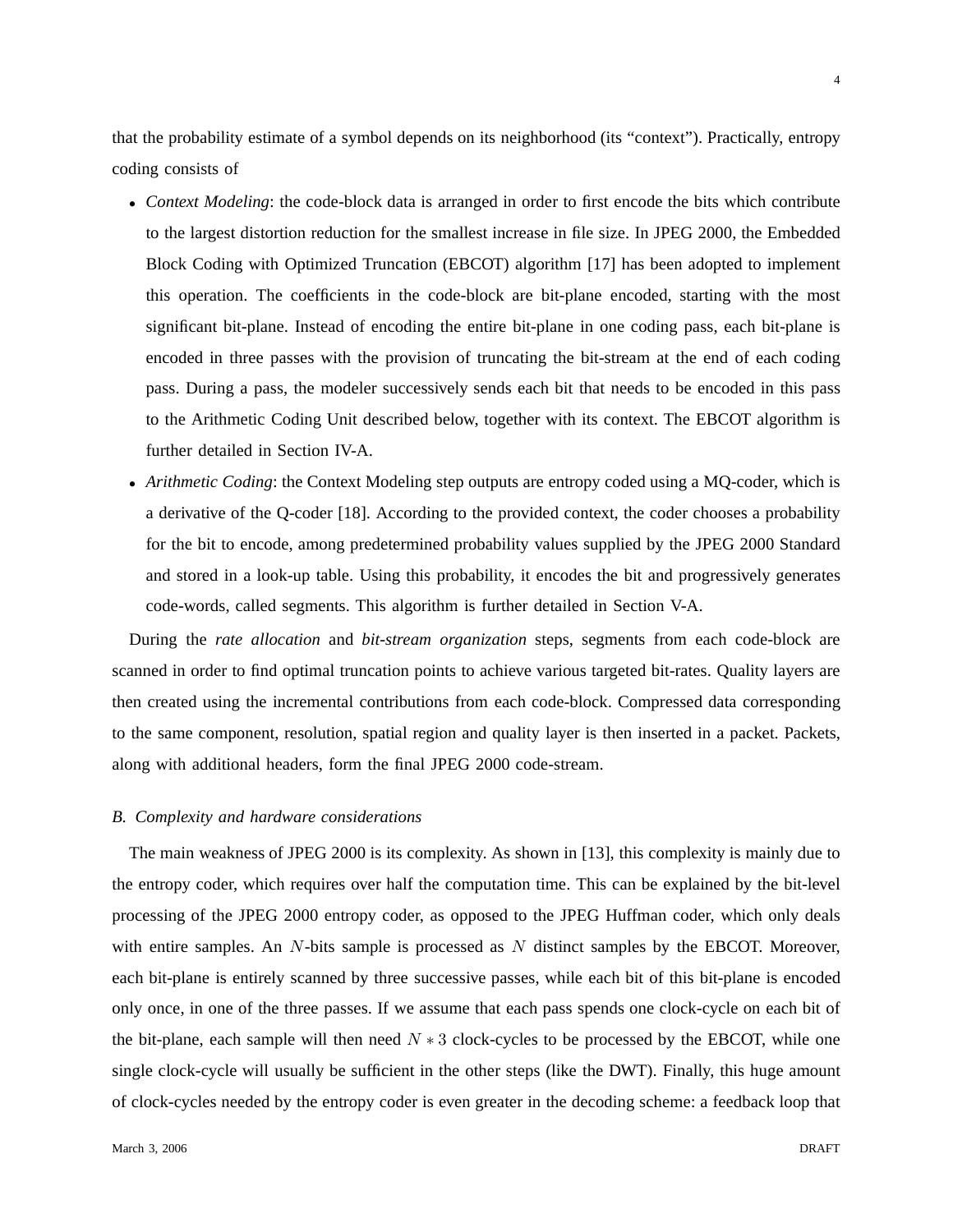#### TABLE I

RESOURCES REQUIRED TO REACH DIGITAL CINEMA THROUGHPUTS FOR EACH IMAGE PROCESSING BLOCK. THE FRAME DECOMPRESSION IS THE BOTTLENECK.

|                          | <b>Slices</b> | <b>RAM</b> [Kbits] |  |
|--------------------------|---------------|--------------------|--|
| Decryption [20]          | 200           | 54                 |  |
| <b>Watermarking</b> [21] | 2500          | 72                 |  |
| Decompression (Our)      | 27 000        | 1602               |  |

does not exist at the encoder side forces the EBCOT to wait for the MQ-decoder answer before being able to further process the code-block. This means that main parts of the EBCOT and MQ algorithm cannot be executed concurrently, which implies additional idle time.

Concerning the DWT part, the computational complexity is much lower, but the memory requirements might be very high as tiles are handled entirely (in comparison with the  $8 \times 8$  DCT-blocks in JPEG).

Eventually, the system level raises several implementation problems. In particular, resources required to interface the entropy coding and DWT sub-systems are non-negligible. In a decoding scheme which is the one of interest in this paper, samples are produced by the entropy coder, bit-plane by bit-plane, one codeblock at a time. Those samples are then processed by the Inverse DWT, coefficient by coefficient, one line at a time. This difference in the way each sub-system processes data either implies tight synchronization between those sub-systems, or additional memory resources to let them work independently ( [19], p.690).

Fortunately, well-chosen encoding options and hardware implementation choices can help face this complexity. Depending on the constraints of the application targeted, several trade-offs between area, throughput and compression efficiency can be found. In this paper, we have focused on the Digital Cinema application. Choices made in this framework are detailed in the next Section.

#### III. PROPOSED ARCHITECTURE

Among all the tasks that have to be carried out to provide a complete JPEG 2000 Digital Cinema solution, we are only concerned with the frame decompression in this paper. This task is indeed the bottleneck of such a solution. Other image processing blocks, such as decryption [20] or watermarking [21] (see Fig. 2), are far less expensive if we want to reach Digital Cinema throughputs. Table I compares the resources needed to achieve each of these operations in a Digital Cinema framework.

In this Section, we first present the constraints used for our JPEG 2000 decoder architecture. Then, implementation choices made to meet these constraints are explained. Finally, the complete architecture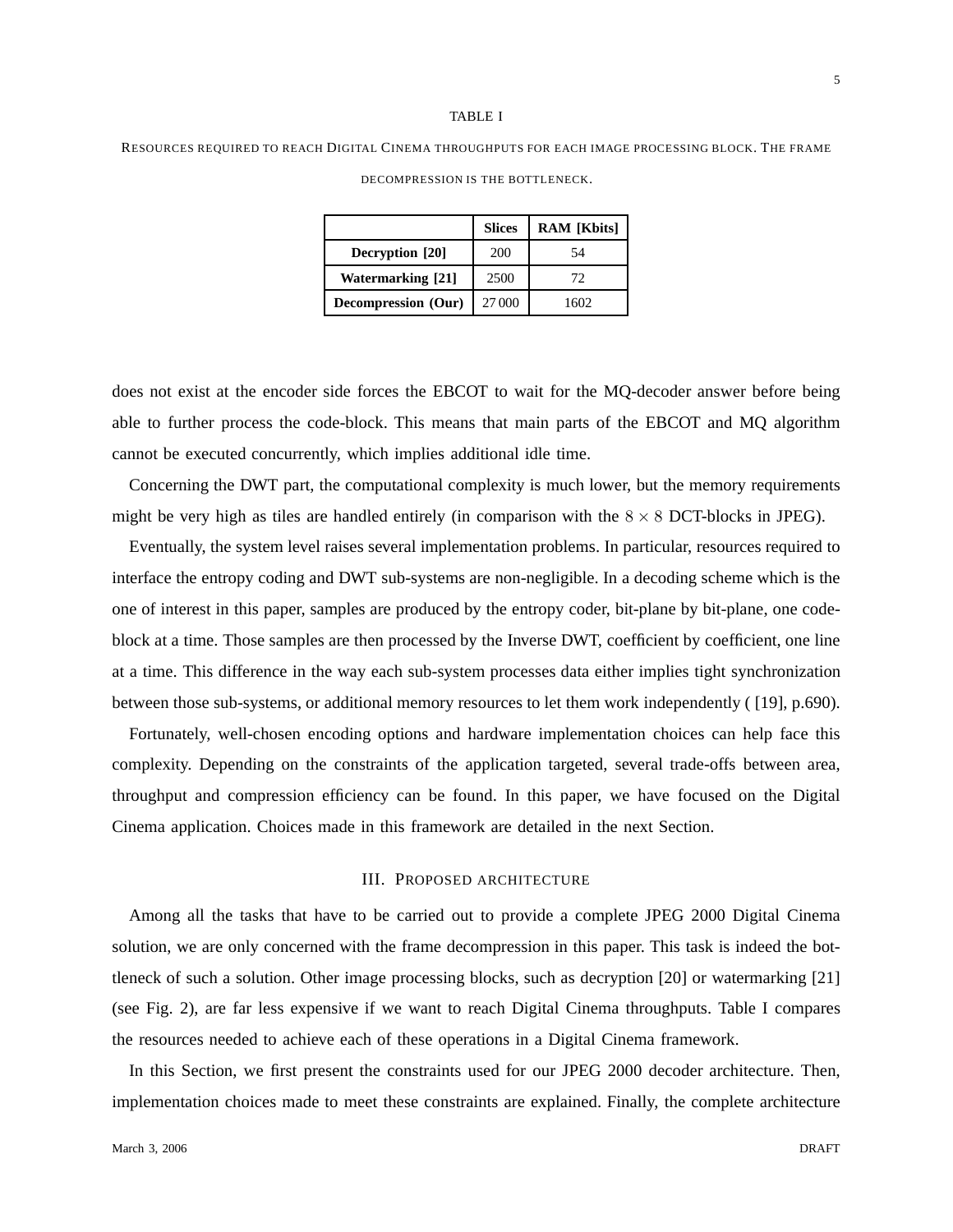

Fig. 2. A secure decoding scheme.

## is presented.

## *A. Constraints*

As our decoder is designed for real-time Digital Cinema processing, three main constraints have been identified:

- *High output bit-rate*: all implementation choices have been made to increase the bit-rate. Using the Xilinx XC2V6000-6, we wanted our architecture to meet at least the 1080/24p HDTV format. This means an output rate of about 1200 megabits per second (Mbps) for 8-bit 4:4:4 images.
- *Security*: no data flow may transit outside the FPGA if it is not crypted or watermarked. This constraint enables a completely secured decoding scheme, as the decompression block might be inserted between a decryption block and a watermarking block, these three blocks all being in the same FPGA (Fig. 2).
- *Flexibility*: computationally intensive parts of the decoding process must be independent blocks which can easily be duplicated and parallelized. This allows the proposed architecture to meet a broad range of output bit-rates and resource constraints. The design can therefore easily be adapted to upcoming Digital Cinema standards.

## *B. Implementation choices*

To meet these constraints, the following implementation choices have been made. Note that some of these choices imply specific encoding options: the corresponding command-line is detailed in the Appendix.

*No external memory* has been used, meeting the security constraint and also increasing the output bit-rate, as the bandwidth outside the FPGA is significantly slower than inside. As internal memory resources are limited, large image portions cannot be stored and the decoding process must be achieved in a line-based mode.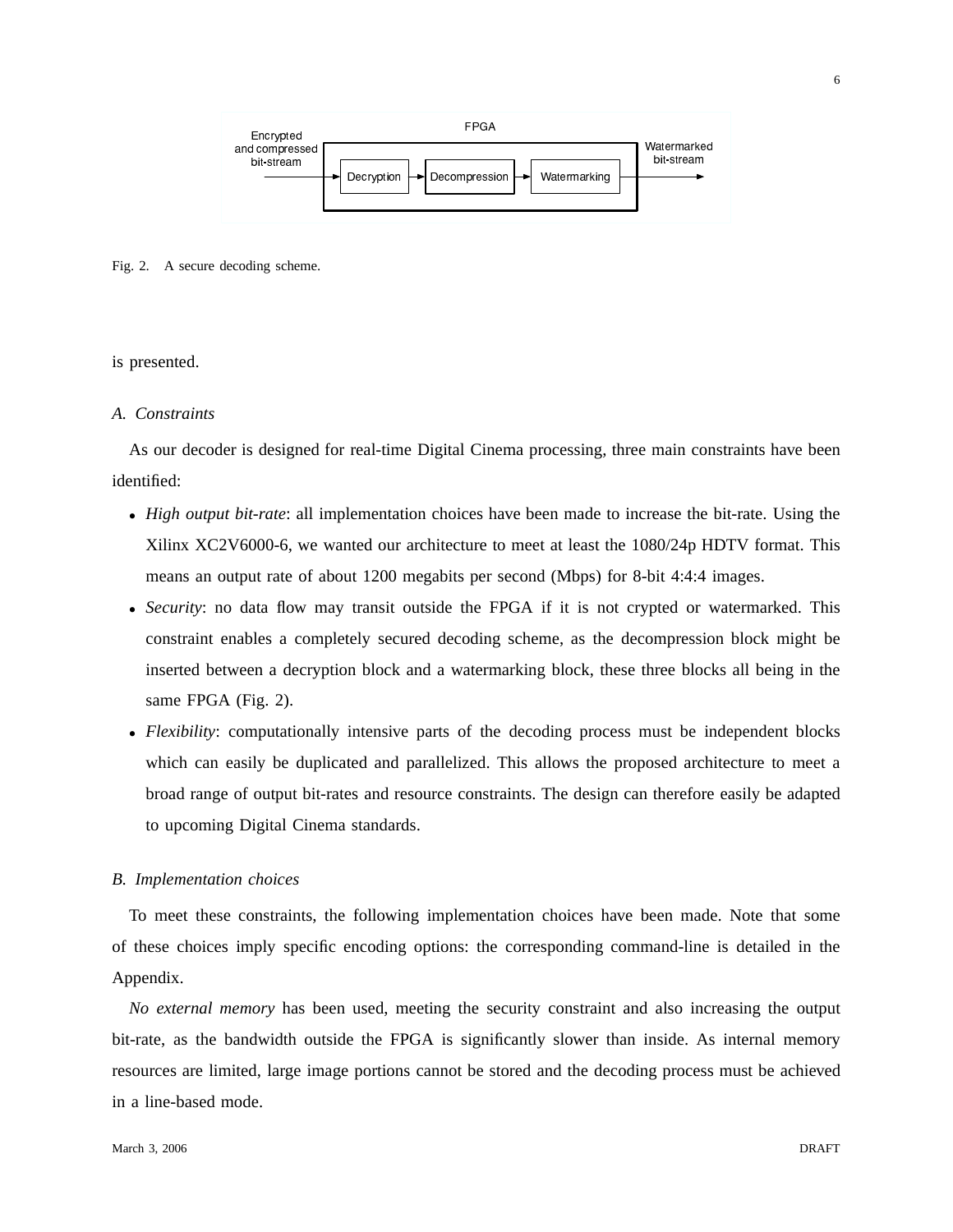Fig. 3. Customized code-block dimensions.

To increase the output bit-rate, three *parallelization* levels have been used. The first is a duplication of the entire architecture, which allows various tiles to be simultaneously decoded. The second parallelization level tries to compensate the computation load difference between the Entropy Decoding Unit (EDU) and the IDWT. This is possible as each code-block is decoded independently. Finally, a third level of parallelization, known in the JPEG 2000 Standard as the parallel mode, is obtained inside each EDU. By default, each bit-plane is decoded in three successive passes but, by specifying some options ( [19], p.508) during the encoding process, it becomes possible to decode simultaneously the three passes. This implies that each EDU contains one Context Modeling Unit (CMU) and three Arithmetic Decoding Units (ADU).

Another encoding option that increases the throughput is the *bypass mode* ( [19], p.504). The more correlated the probability estimates of the bits to encode are, the more efficient the ADU is. This is especially the case in the most significant bit-planes while the last bit-planes are totally uncorrelated most of the time. With the bypass mode enabled, these latter bit-planes are therefore raw-coded<sup>1</sup>.

Some choices about *image partitioning* have also been made. A  $512 \times 512$  tile partition avoids the use of external memory and enables the first parallelization level mentioned above. Inside each tile, even if the maximum code-block size specified in the standard is 4,096 pixels, it does not exceed 2,048 pixels in our implementation. As we will see, this does not induce any significant efficiency loss but allows a 50% economy on memory resources.

Furthermore, the code-block dimensions have been chosen so that each systematically covers the width of the subband to which it belongs (Fig. 3). As the IDWT processes the subband data line by line, such code-block dimensions enable a line-based approach of the overall process, reducing the size of the image portions to be stored between the EDU and the IDWT.

These last implementation choices (parallel mode, bypass mode and image partitioning) imply an

<sup>&</sup>lt;sup>1</sup>This means they are inserted as such in the bit-stream.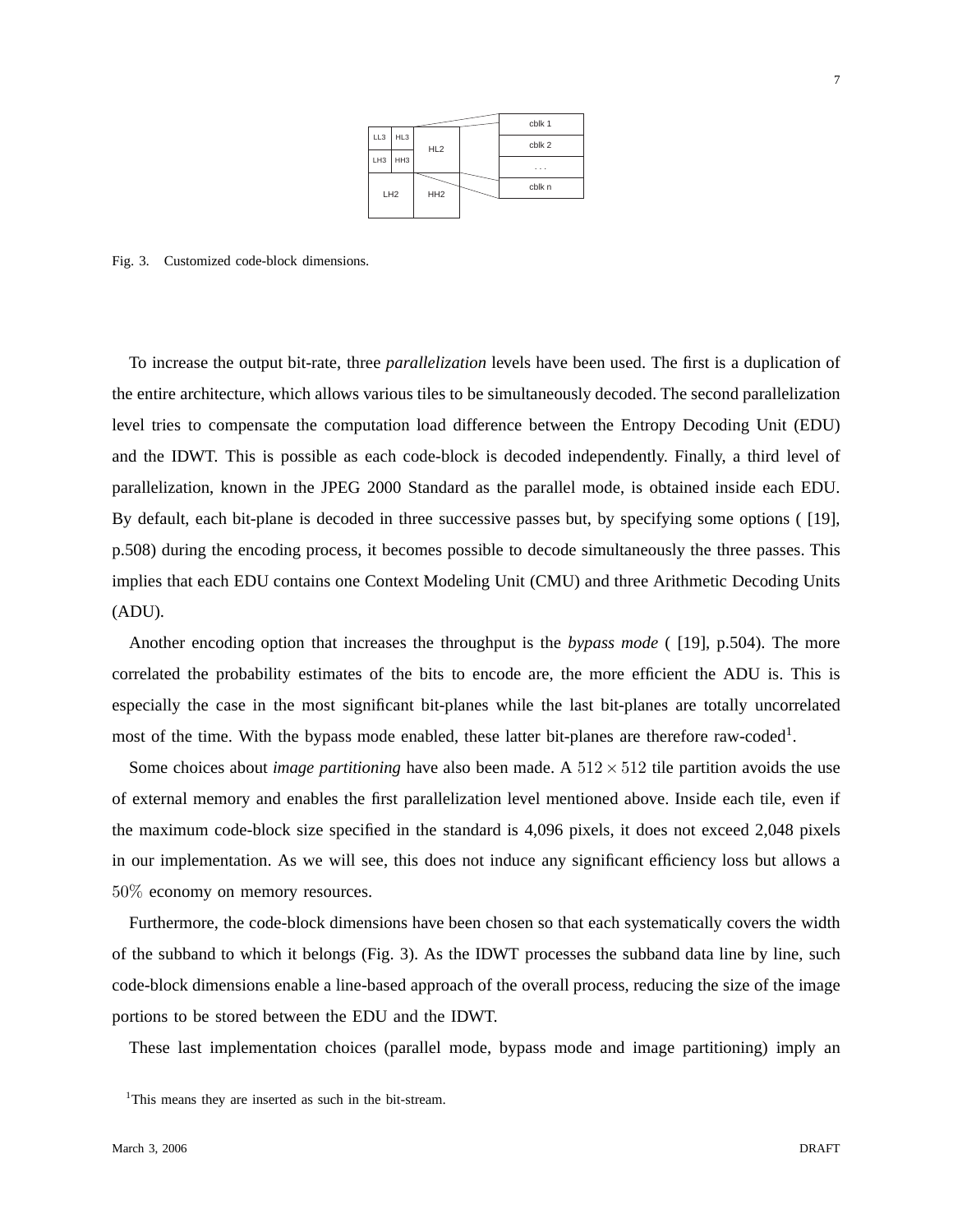AVERAGE PSNR FOR FIVE 512X512 GRAY-SCALED IMAGES (*Lena*, *Boat*, *Goldhill*, *Barbara* AND *Woman*), 8 BPP.

| <b>Compression</b> | <b>PSNR</b> [dB] |                     |  |
|--------------------|------------------|---------------------|--|
| ratio              | Default options  | <b>Options</b> used |  |
| 1:4                | 42,33            | 41,76 (-1.35%)      |  |
| 1:8                | 37,42            | 36,75 (-1.78%)      |  |
| 1:16               | 33,36            | 32,67 (-2.08%)      |  |
| 1:40               | 29,17            | 28,58 (-2.04%)      |  |
| 1:80               | 26,74            | 26,20 (-2.01%)      |  |
| 1:160              | 24,77            | 24,29 (-1.93%)      |  |



Fig. 4. Average PSNR vs Compression ratio for the five test images and the two encoding options sets.

efficiency loss during the encoding process. Table II and Fig.4 show the corresponding *PSNR* losses for various compression ratios. Five 512x512 gray-scaled images (*Lena*, *Boat*, *Goldhill*, *Barbara* and *Woman*) are used for the tests. In comparison with the improvements provided by these choices, quality losses are reduced, especially for small compression ratios, which are the ones used for Digital Cinema.

To allow the IDWT to process the image in a line-based way, the bit-stream is organized so that the whole compressed data corresponding to a specific spatial region of the image is contiguous in the bit-stream. Such a *data ordering scheme* corresponds to one of the five progression orders proposed in the JPEG 2000 Standard.

A last implementation choice aims at achieving some lightweight operations in software. These operations are mainly data handling and are easily implemented using pointers in C. Headers and markers (needed by these operations) are therefore not ciphered: only packet bodies are, keeping the decoding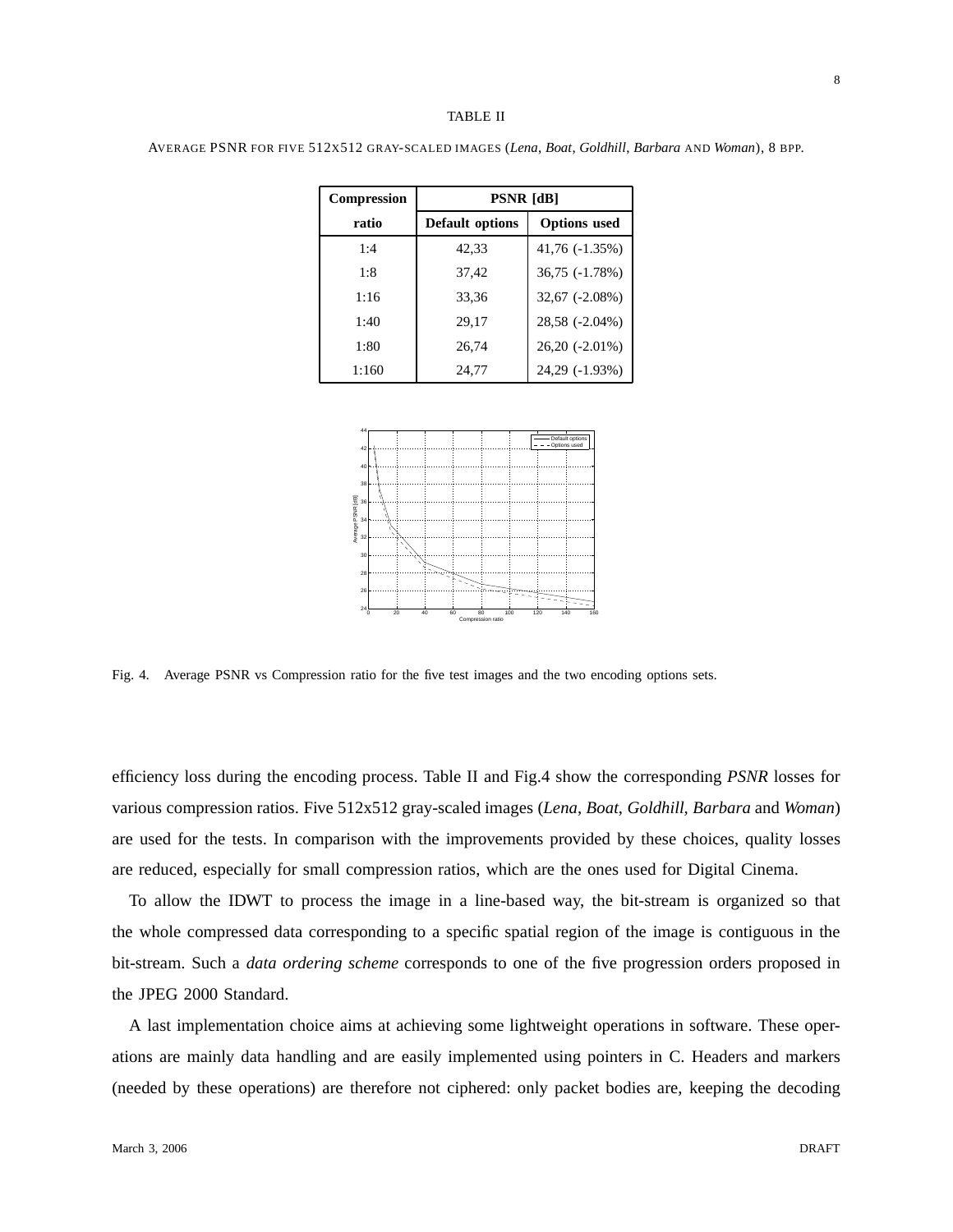

Fig. 5. Proposed architecture.

process secure.

As can be observed, some options, known by any universal JPEG 2000 encoder, must be specified during the encoding process. Our architecture is unable to decode a JPEG 2000 code-stream that has not been encoded using these options. As this architecture is dedicated to decode Digital Cinema streams at the highest output bit-rate, we did not consider it efficient to produce a universal decoder. The images used to test our architecture were generated using the OpenJPEG library [22]. The corresponding command-line is given in the Appendix.

## *C. Architecture*

Fig. 5 presents the hardware part of our architecture. Each EDU contains three ADUs reflecting the parallel mode. The bypass mode is also illustrated by the bypass line under each ADU. The Dispatch IN and OUT blocks are used to dissociate the entropy decoding step from the rest of the architecture and to enable the flexibility mentioned above. When Dispatch IN receives a new JPEG 2000 code-stream from the PCI, it chooses one of the free EDUs and connects the data stream to it. Dispatch OUT retrieves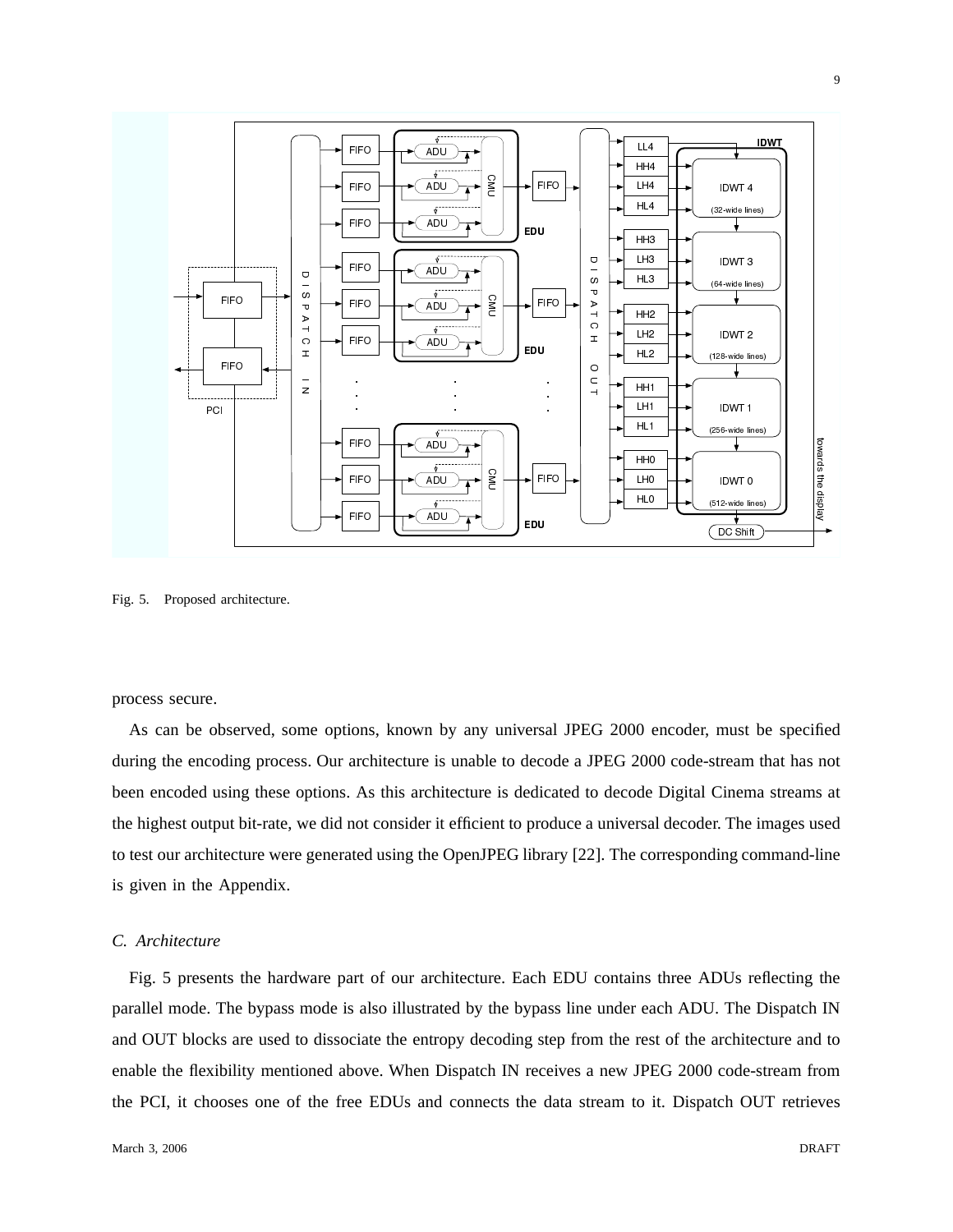

Fig. 6. Scanning order of the coding passes. The code-block is viewed as a succession of bit-planes structured in stripes.

decompressed data from each EDU and connects it to the correct subband FIFO. In this way, a maximum of EDUs are always used simultaneously. ADU, CMU and IDWT blocks are explained in more detail below.

#### IV. CONTEXT MODELING UNIT

## *A. EBCOT algorithm*

In the EBCOT algorithm, each code-block is encoded along its bit-planes, beginning with the most significant one. Three coding passes (called *significant*, *refinement* and *cleanup pass*) successively scan each bit-plane and select the bits to encode. This selection is based on the *significance* of the coefficients. A coefficient has an insignificant state at the beginning of the code-block encoding process, and becomes significant at a given bit-plane when its value in that bit-plane is 1 for the first time.

To process a bit-plane, the *significance pass* encodes insignificant coefficients with significant neighbors, then the *refinement pass* encodes already significant coefficients and finally the *cleanup pass* encodes the remaining coefficients. As shown in Fig. 6, the passes process the bit-planes in stripes, each consisting of four rows and spanning the width of the code-block.

For each bit to encode, the coding pass sends to the Arithmetic Coding Unit a pair of data: the value of the bit and its context. The context of a bit is based on the state of its neighbors in the bit-plane.

The decoding process is very similar to the encoding. The main difference is that the CMU only sends a context to the ADU and waits for the corresponding decoded bit, sent back by the ADU.

In order for each pass to select the bits and calculate its context, we have associated three state variables with each coefficient of the code-block and two with each bit of the bit-planes, as suggested in [23]. The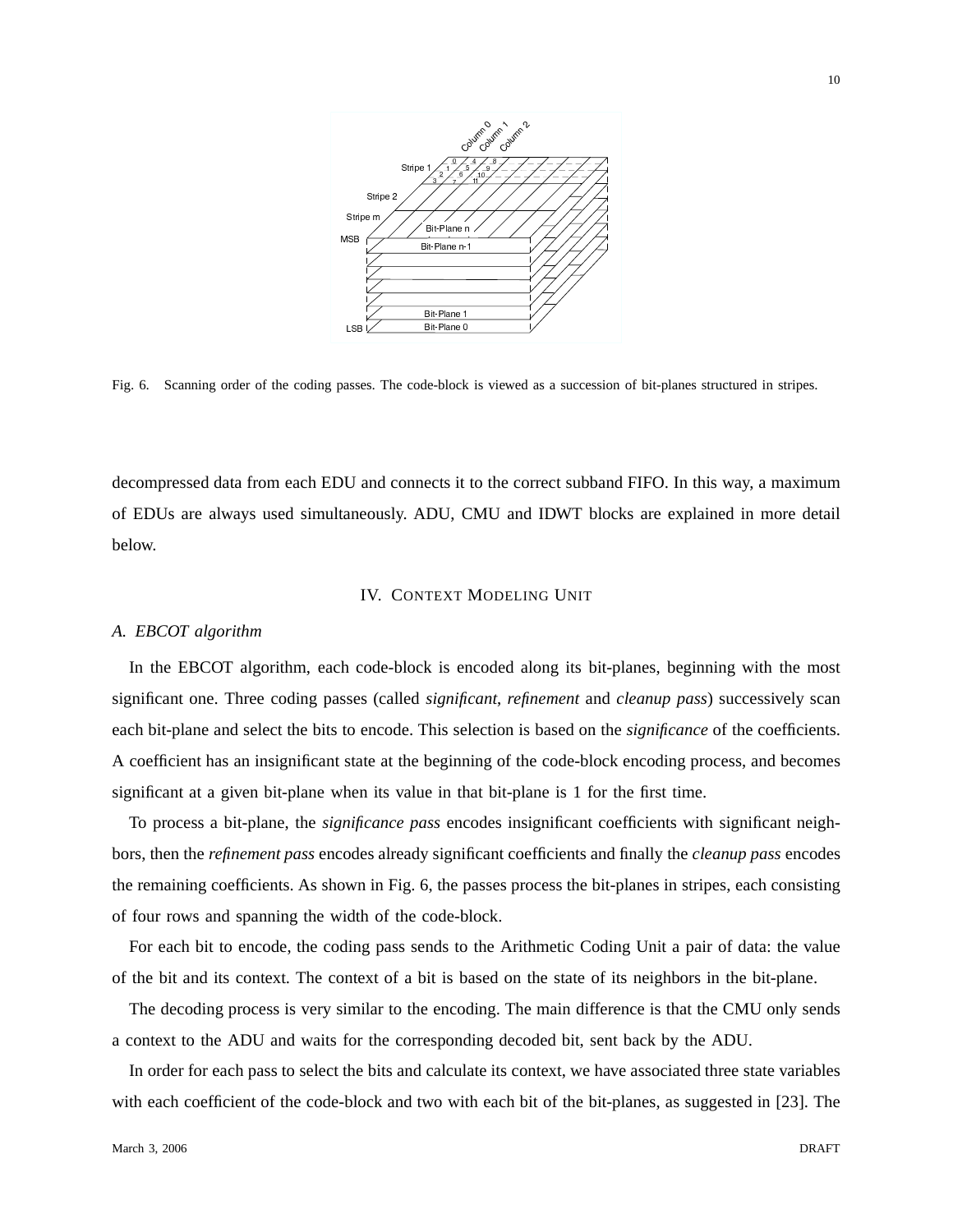

Fig. 7. The CMU architecture.

five state variables are:

- $\bullet$   $\sigma$ , corresponding to the coefficient state.
- $\chi$ , corresponding to the coefficient sign.
- $\sigma'$  whose value changes from 0 to 1 when the coefficient is encoded for the first time by the refinement pass.
- $\nu$  corresponding to the value of the coefficient in the bit-plane.
- $\eta$  indicating whether the coefficient has already been encoded in the bit-plane.

## *B. CMU architecture*

A simplified view of our CMU architecture is presented in Fig. 7 and is based on that developed by Andra *et al.* in [11]. Each pass block is linked to an ADU (described in Section V) and contains one or two context calculation blocks as well as four registers handling the state variables. The state variables are loaded to the significance pass block from an Internal RAM and are transmitted from one pass block to another, as explained below. The global EDU decoding is organized by the Synchronization Block which generates control signals for the three passes. The decoded code-block is progressively sent to an Output RAM connected to the IDWT FIFOs (described in Section III-C).

The *Pass Blocks* have been designed in such a way that each bit-plane is decoded simultaneously by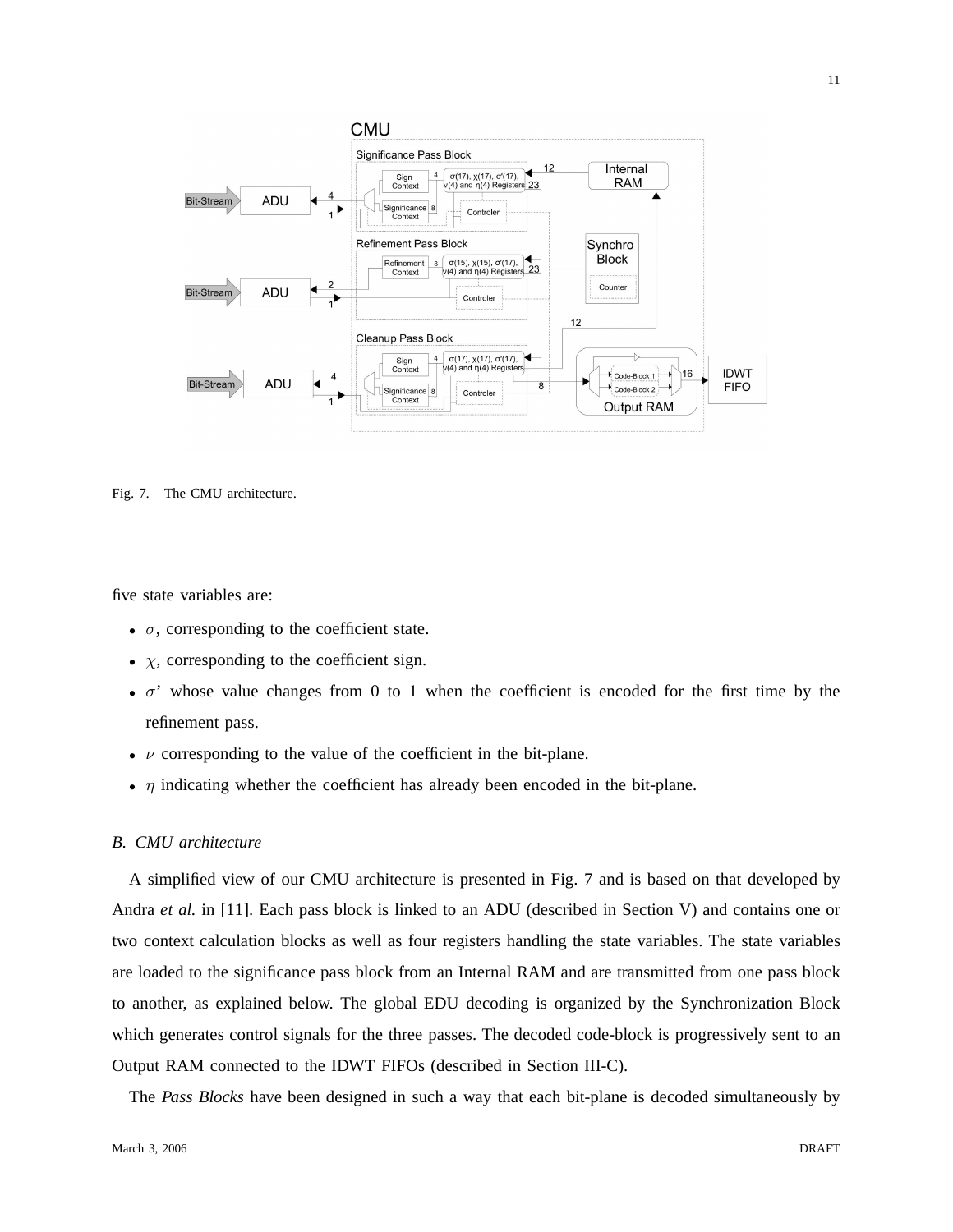the three blocks, as enabled by the parallel mode. As illustrated in Fig. 8, the *significance pass* is the first to decode the stripe and update the state variables. At the same time, the *refinement pass* analyzes the bits located two columns away, in order to use these updated variables in the context calculation (which requires the two columns surrounding the decoded one). The same shifting is applied to the *cleanup pass*. As described in the lower part of the figure, once a bit has been analyzed in a pass (and decoded if the state variables indicate so), the pass registers storing the state variables shift to the right by one bit position. When a stripe column is decoded, the *significance pass* receives the state variables corresponding to the next column from the internal RAM and the state variables move from one pass register to another. At the output of the *cleanup pass* registers, the  $\sigma$ ,  $\chi$  and  $\sigma'$  updated variables are sent back to the internal RAM, and the  $\nu$  and  $\chi$  updated variables are sent to the output RAM. Although the  $\chi$  variable is sent at each bit-plane to the output, it will only accurately correspond to the coefficient sign at the last bit-plane. The register sizes depend on the state variables. For the  $\sigma$  variable, the significance context calculation requires variables from three columns (coefficients 0 to 16 in Fig. 8). The same is true for the  $\chi$  variable used in the sign context calculation and the  $\sigma'$  variable used in the refinement context calculation. The  $\sigma$ ,  $\sigma'$  and  $\chi$  registers are thus 17-bit wide. Since only the four  $\nu$  and  $\eta$  variables from the current stripe are used by the passes, their registers are 4-bit wide. The  $\sigma$ ,  $\chi$  and  $\sigma'$  variables from the last line of the previous stripe (line containing coefficients 4, 10 and 16 in Fig. 8) are stored in a cyclic LUT register, loaded in the significance pass registers and updated by the cleanup pass. Thanks to the parallel mode, variables from the next stripe are not needed during the decoding. However, they are present in the registers to enable a generalization of the context calculation.

In order to improve the decoding performances, the context calculation in each pass is done in a pipeline way: the context of coefficient  $i+1$  is calculated when coefficient  $i$  is analyzed.

This register-based architecture offers a significant memory reduction because the  $\eta$  state variables do not need to be stored in the RAM after the *cleanup pass*, all the bits having already been decoded. This means that compared to [11], only 75% of the internal RAM is necessary. The architecture also reduces the number of RAM accesses, only one access being necessary for the decoding of 4 bits. The state machine of the *significance pass* is represented in Fig. 9.

The *Synchronization Block* has two functions. First, it synchronizes the *Pass Blocks* at the end of each column, allowing each to decode a column at its own rhythm. Second, it generates control signals indicating to the three pass blocks their current position in the code-block. The signals for the *significance pass* are generated by a single counter and are simply registered for the two other passes. These signals are used by the three finite-state machines and modify register values at the code-block borders. For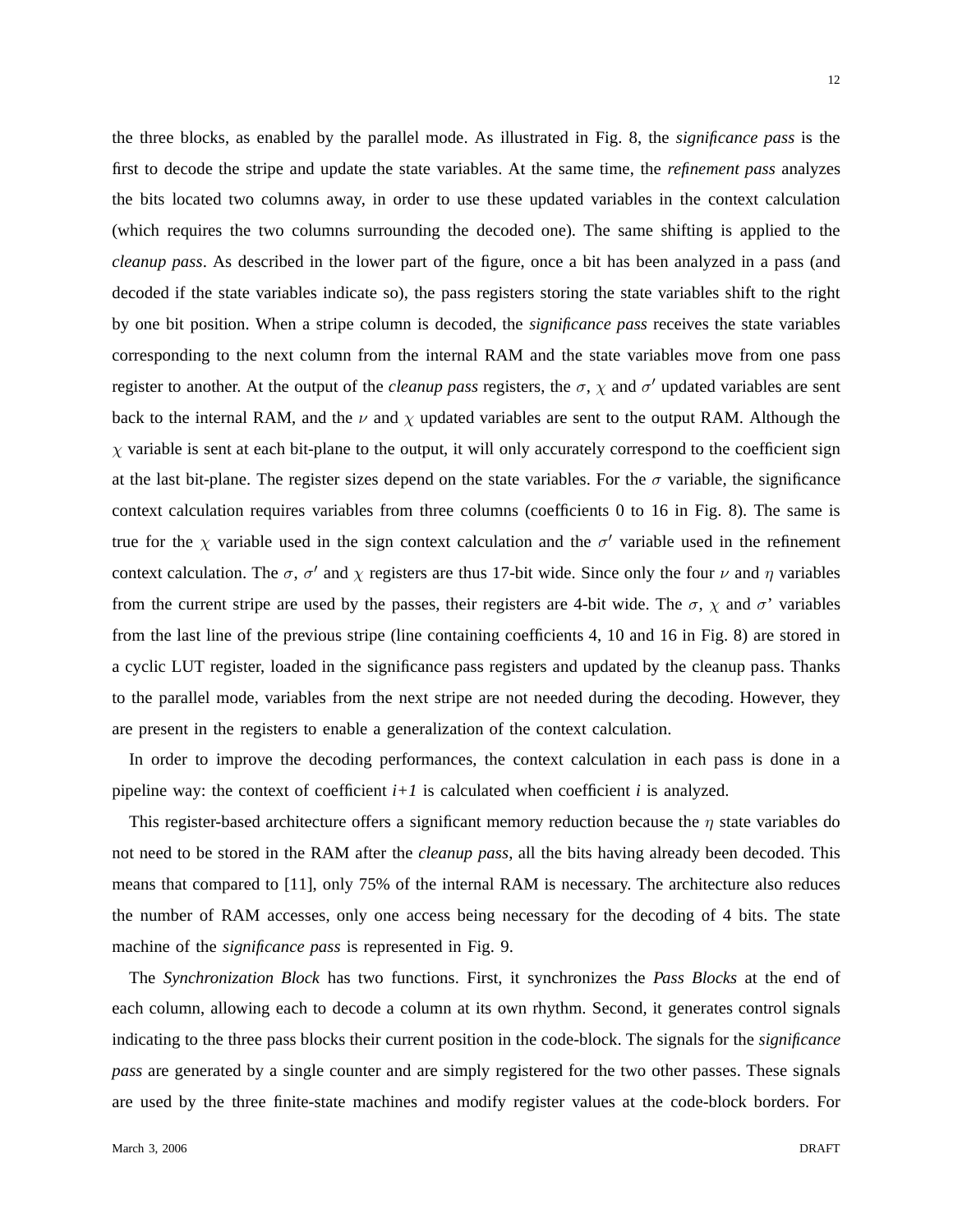

Fig. 8. Communication between the state variable  $\sigma$  registers of each pass. The other state variables registers operate in the same way. Grey-shaded boxes represents the bits currently handled by each pass. White descending arrows are synchronous operations made by the three passes at the end of each column. Right shifting operations inside each register are done asynchronously.

example, in the first stripe, the state variables of the upper neighbors (coefficients 4, 10 and 16 of Fig. 8) are not read from the circular register but are set to 0.

An *Output RAM* progressively receives the decoded code-block from the *cleanup pass*. Since the Entropy Decoding Unit (including the CMU and ADU blocks) is the slowest component of the decoder because of the EBCOT algorithm's complexity, it is essential to ensure that this unit can always process the input data and send the decoded code-blocks to the output. In order to achieve this, the *Output RAM* has been designed to store two code-blocks at a time. The EDU can thus begin to decode a new code-block while the previous one is still being processed by the IDWT.

Averaging on all the code-blocks of natural images, the CMU takes 2.1 clock-cycles<sup>2</sup> to output one bit. Table III presents the Virtex-II FPGA resources used after synthesis (XST tool) and implementation (ISE 6.01 tool).

The proposed CMU design contains various optimizations in comparison with [11], most of them due to an efficient use of the parallel mode. The register communication system between the three autonomous Pass Blocks, as well as the Synchronization Block single counter generating control signal for the three passes, allow significant resource savings. This CMU architecture is generic and decodes all sizes of code-blocks: from small 128 coefficient code-blocks with only one non-zero bit-plane to 2048 coefficient code-blocks with all non-zero bit-planes.

<sup>&</sup>lt;sup>2</sup>This result does not take into account the ADU decoding time.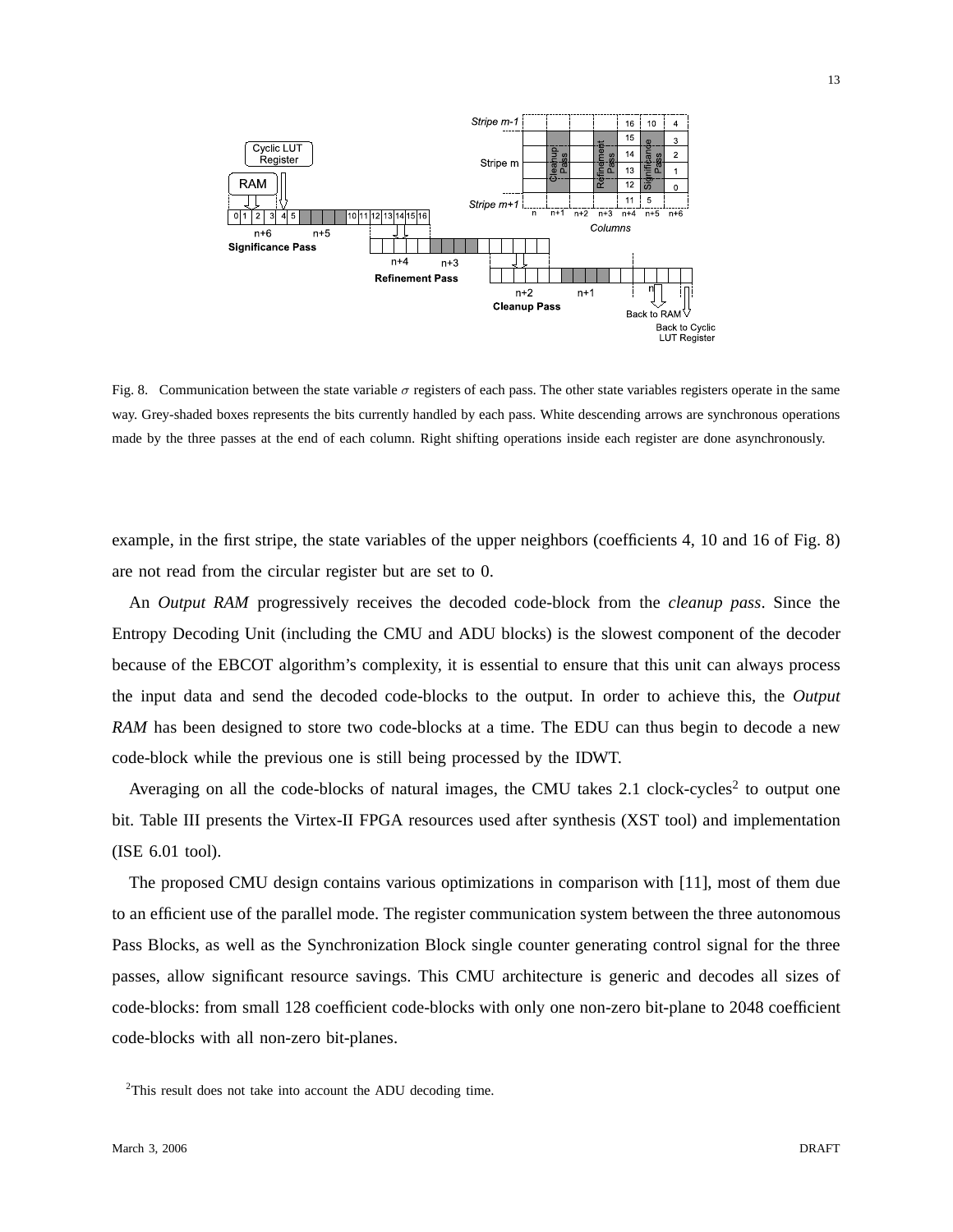

Fig. 9. Significance pass Finite State Machine. (1) End of column reached. (2) End of stripe reached. (3) End of code-block reached. (4) not(1,2,3). (5) Bit has to be decoded. (6) Wait for ADU's answer. (7) Bit decoded is significant.

## TABLE III

SYNTHESIS RESULTS OF ONE CMU IN A XC2V6000-6.

| <b>Slices</b>          | 489 over 33792 (1.4%)  |  |
|------------------------|------------------------|--|
| Look-Up Tables         | 729 over 67 584 (1.1%) |  |
| RAM blocks (18kbits)   | 1 over 144             |  |
| <b>Clock frequency</b> | 202.8 MHz              |  |

## V. ARITHMETIC DECODING UNIT

# *A. MQ algorithm*

The basic idea of a binary arithmetic coder is to find a rational number between 0 and 1 which represents the binary sequence to be encoded. This is done using successive subdivisions of the  $[0,1]$ interval based on the symbols probability. Fig. 10 shows the conventions used for the MQ-coder.

 $C$  is the starting point of the current interval and also represents the current rational number used to encode the binary sequence. A is the size of the current interval.  $Q$  is the probability of the Least Probable Symbol  $(LPS)$  and is used to subdivide the current interval. According to the symbol to be encoded ( $MPS$ , i.e. Most Probable Symbol, or  $LPS$ ), the following equations are respectively used:

$$
A_{i+1} = A_i * (1 - Q)
$$
 and  $C_{i+1} = C_i + A_i * Q$   
 $A_{i+1} = A_i * Q$  and  $C_{i+1} = C_i$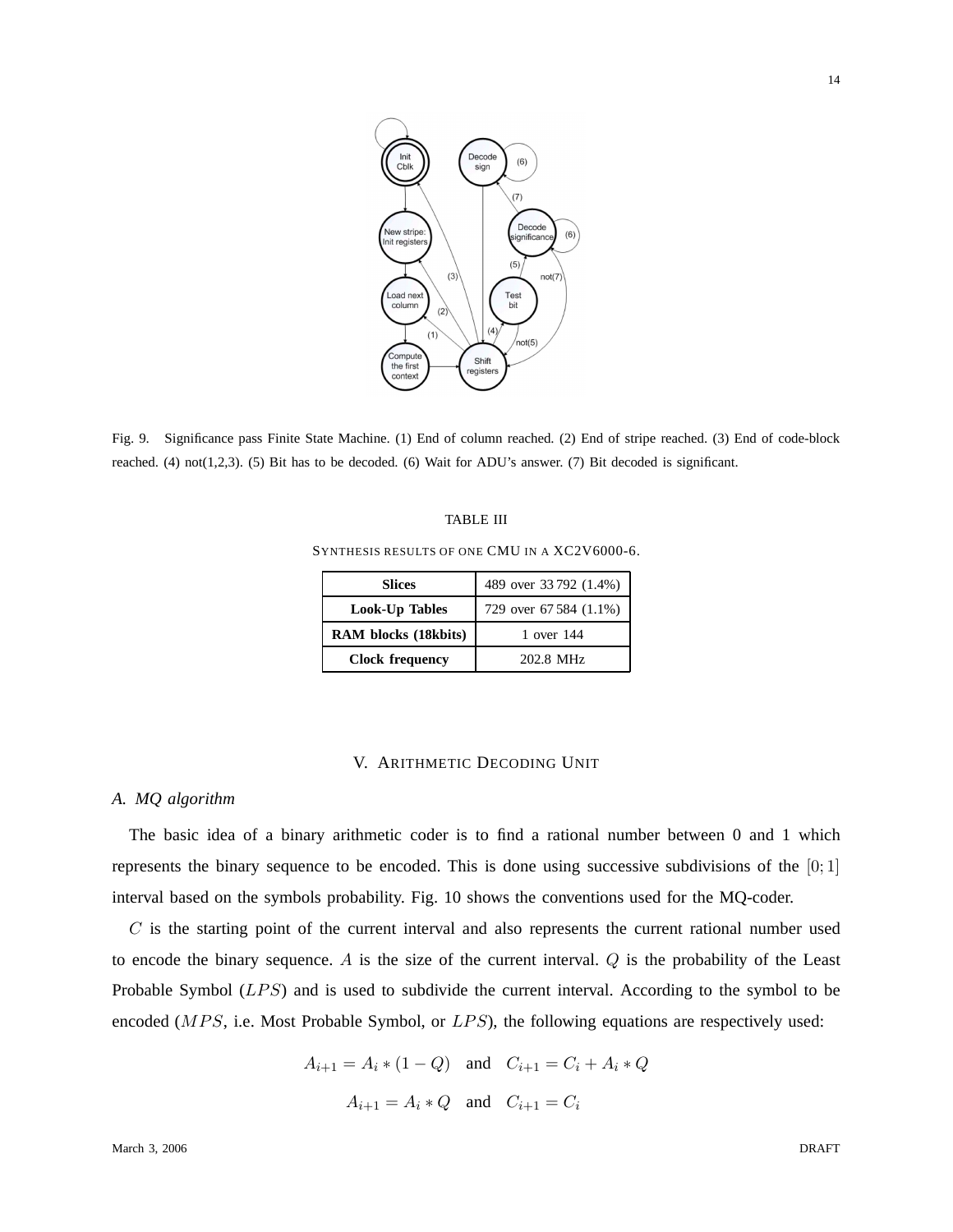

Fig. 10. Successive interval subdivisions in the MQ-coder (MPS encoding case). C is the starting point of the current interval and also represents the current rational number used to encode the binary sequence (0 when encoding the first symbol). A is the size of the current interval (1 when encoding the first symbol).  $Q$  is the probability of the Least Probable Symbol ( $LPS$ ).

During the coding process, renormalization operations are performed in order to keep A close to unity. This leads to the following simplified equations, respectively for an MPS and an LPS:

$$
A_{i+1} = A_i - Q_e \text{ and } C_{i+1} = C_i + Q_e \tag{1}
$$

$$
A_{i+1} = Q_e \quad \text{and} \quad C_{i+1} = C_i \tag{2}
$$

At each step, the  $Q_e$ -value (estimated Q-value) is retrieved from two serial look-up tables, using the context provided by the CMU.

Conversely, the decoding process consists in deciding to which interval (MPS or LPS) the rational number provided belongs, as well as progressively expanding the current interval until  $[0, 1]$ .

## *B. ADU architecture*

As mentioned above, a drawback of the decoding process is a feedback loop from the ADU to the CMU. As a consequence, the CMU must wait for the ADU's answer before going on with the remaining bits to be decoded. In our architecture, priority has therefore been given to the highest ADU bit-rate, at the expense of a slight increase in resources. Thorough analysis of the MQ-algorithm [1] shows that only four steps are needed to decode one symbol:

- 1) *Load*: given a context, it retrieves the corresponding probability and the MPS-value.
- 2) *Compute*: during this step, the arithmetic operations are performed, needed to decide if an MPS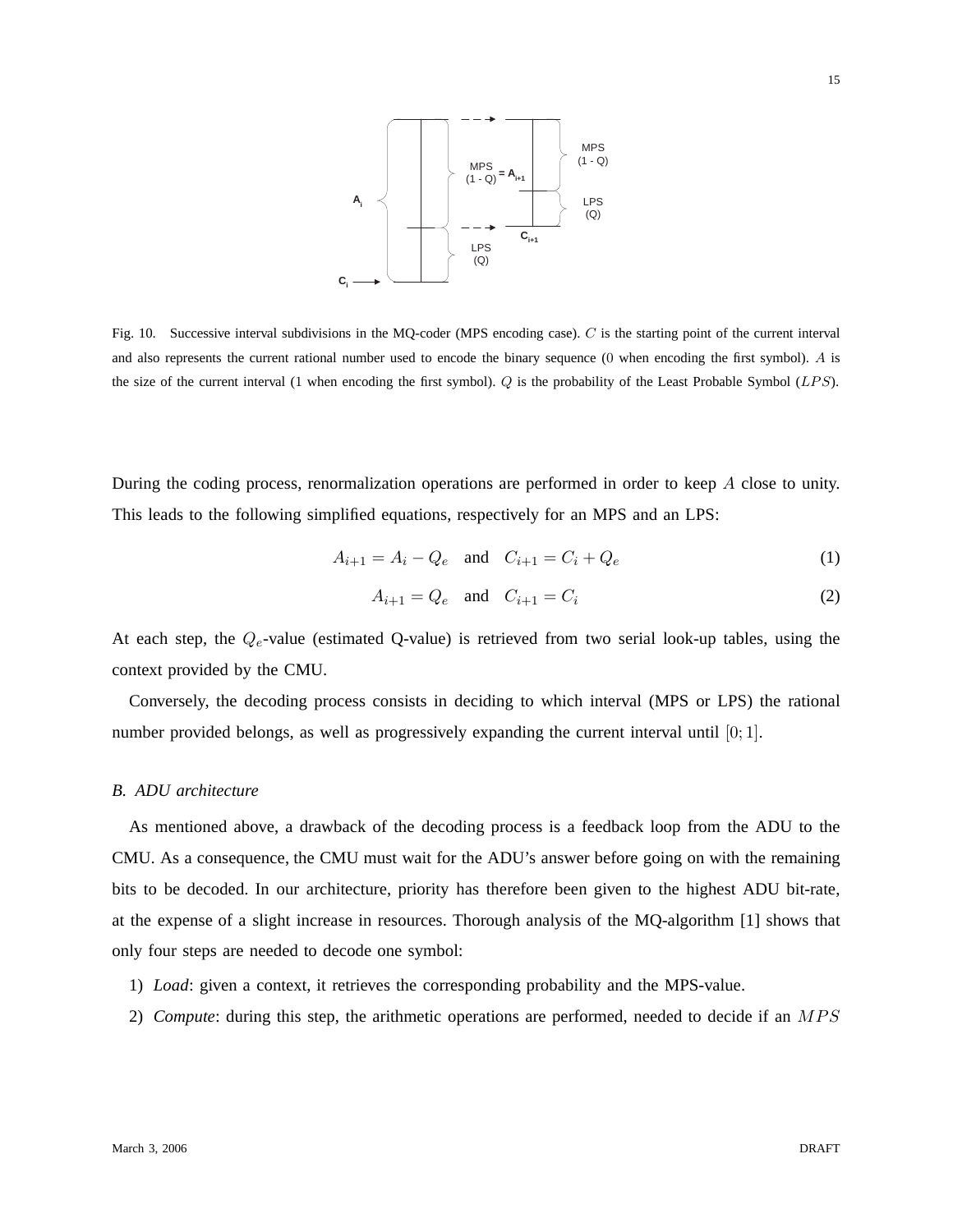or an LPS must be decoded. They consist in only three 16 bits-subtractions:

$$
AQ_e = A_i - Q_e \tag{3}
$$

$$
CQ_e = C_i - Q_e \tag{4}
$$

$$
A2Q_e = A_i - 2 \cdot Q_e \tag{5}
$$

- 3) *Decide*: based on the results of equations (3) to (5) and on the *carry-out* bits of these operations, the  $A_{i+1}$  and  $C_{i+1}$  values, together with the decoded bit are deduced. The decoded bit is returned to the CMU, which can subsequently decide which context will be sent next. In some cases, the probability associated with the current context is updated<sup>3</sup>.
- 4) *Renormalize*: as mentioned above, A has to be kept close to unity. Consequently, if  $A_{i+1} < 0.75$ , a renormalization (several left-shift operations) is performed until  $A_{i+1} \geq 0.75$ . The same amount of left-shift operations is done on  $C_{i+1}$ , to avoid corresponding bits of A and C having different weights. As C is actually the coded data, if the number of shifts to be done is greater than the number of bits left in the buffer, a new byte from the bit-stream is loaded from the memory.

Our ADU architecture is presented in Fig. 11 and detailed below. There are four main areas, corresponding to the four algorithm steps. Figure 12 presents the finite-state machine (FSM) used. Five different states (the four steps + an initialization state) control the registers and multiplexers.

The *load* area contains the RAM storing the probability estimate for each context. As each of the three ADUs located in an EDU (Fig. 5) is dedicated to one of the three passes, only part of the 19 contexts is stored in the RAM, depending on the ones used by each pass. This explains the variable width  $n$  of input CX ( $n = 4$  for significance and cleanup passes,  $n = 2$  for refinement pass). The  $RamMQ$ -block (detailed in Fig. 13) behaves in exactly the same way as a classic RAM-block with an entry for each context. The only difference lies in the fact that the value associated with each of these entries must be one of the 46 probability values. Those values are stored in a ROM inside the block. A speed-up technique is used to initialize the contexts to their initial values when a new codeword has to be decoded. Two RAM-blocks are used alternately: when one is used for decoding, the other is being initialized. In this way, the initialization process needs only one clock-cycle (to switch from one RAM to the other) instead of nc, where nc is the number of contexts. This is particularly useful in our architecture, as the parallel mode (see Section III-B) implies an initialization each time a new pass is decoded (rather than once per code-block with default encoding options).

 $3$ As explained in [1], this probability update occurs only if a renormalization is needed.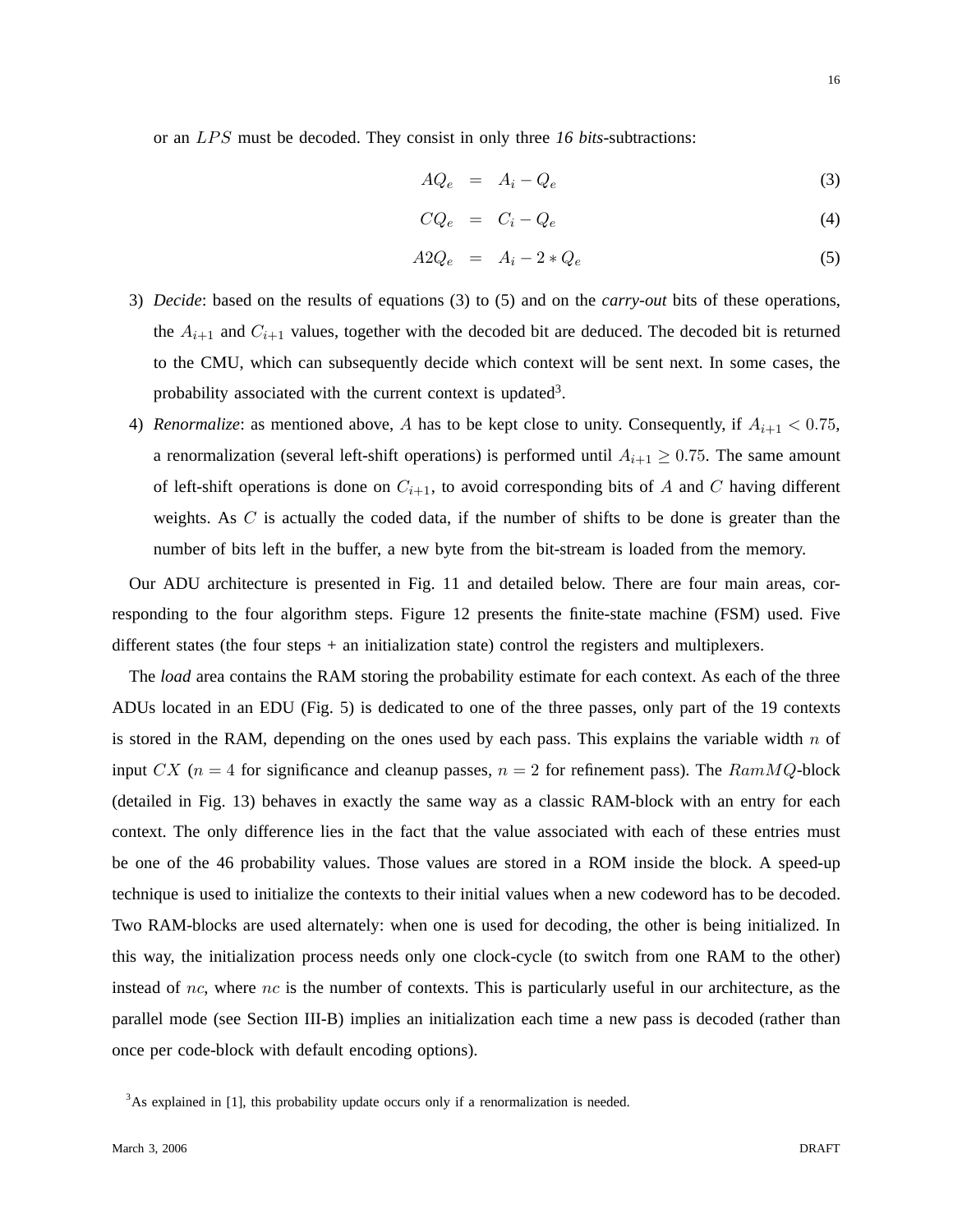

Fig. 11. The ADU architecture. Bus widths are indicated between brackets. There are four main areas, corresponding to the four algorithm steps : *load*, *compute*, *decide*, *renormalize*.



Fig. 12. The ADU finite-state machine.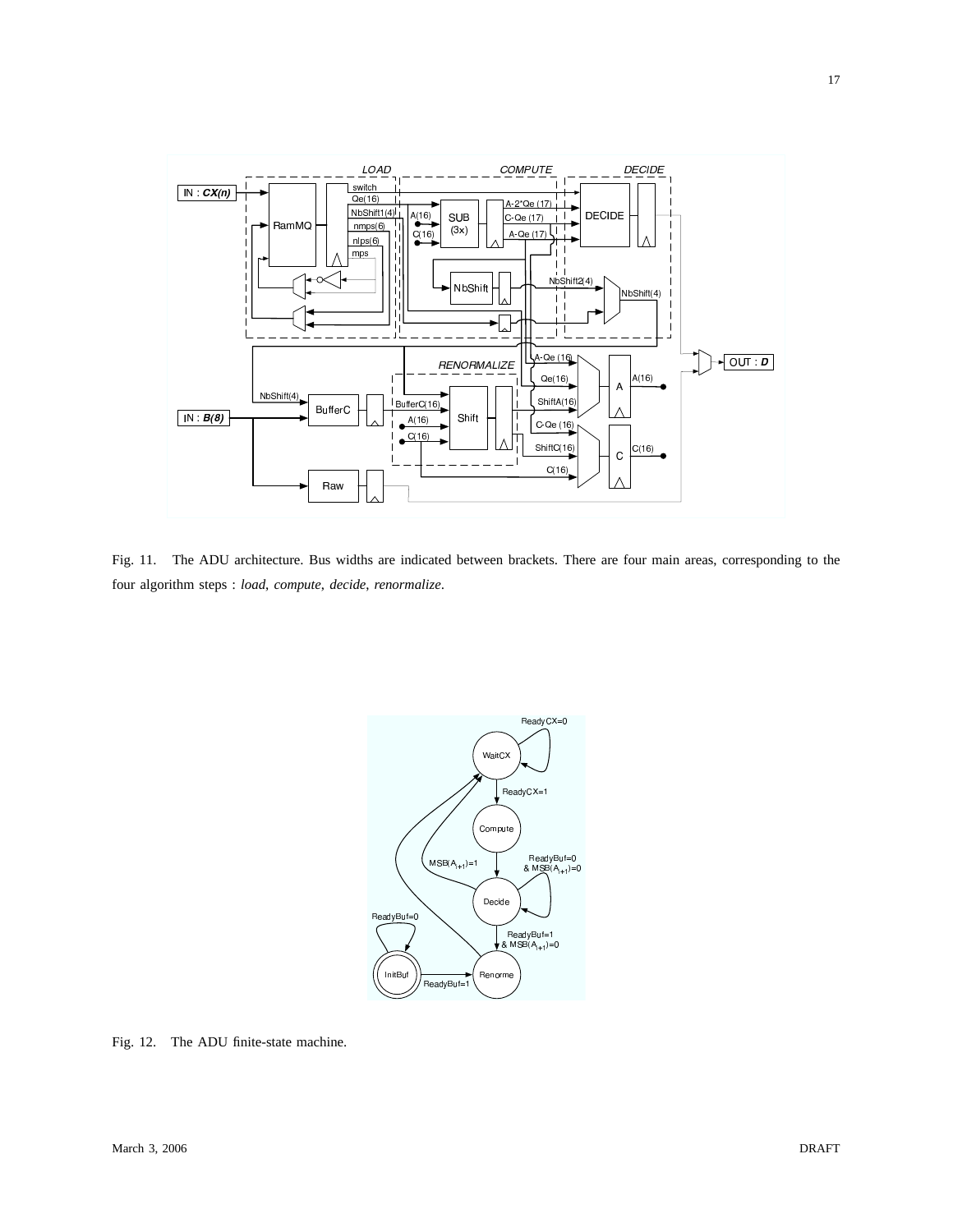

Fig. 13. The RamMQ-block. Bus widths are indicated between brackets. To speed-up initialization, two RAM-blocks are used alternately: when one is used for decoding, the other one is being initialized.

The *compute* area contains the three subtracters needed to perform (3) to (5) in one clock-cycle. Results are then used in the *decide* area. The number of left-shifts that may have to be done in the *renormalize* step ( $N bShift$ ) is computed as follows. Based on equations (1) and (2), there are two potential values for  $A_{i+1}$ . In the case of (1), analysis shows that  $NbShift$  will only range from 0 to 2. In the case of (2),  $N bShift$  ranges from 1 to 15 but depends only on  $Q_e$  and can be "hard-coded" in the  $RamMQ$ -block. As we want  $N bShift$  to be ready to be used at the end of the decide step, both potential  $N bShift$  values are generated, the first very easily computed in the  $NbShift$ -block and the second directly retrieved from the RAM. Then, a single multiplexer selects the correct value once  $A_{i+1}$  has been effectively chosen.

The  $BufferC$ -block interfaces the input-FIFO storing the bit-stream and the ADU itself. This process, independent from the main control part, guarantees that a minimum of 15 bits is always available at its output when a *renormalize* step begins. This is indeed the maximum number of left-shifts that might have to be done and the renormalization can then be performed in one clock-cycle. It also undoes the bit-stuffing procedure that was performed during the encoding, to avoid a carry propagation.

The whole ADU architecture has been synthesized and implemented. Table IV presents the global resources used. No RAM-blocks were used, as all the memories inside the ADU are implemented with Look-Up Tables.

We summarize below some noteworthy characteristics, as they improve the architectures proposed in [12], [13].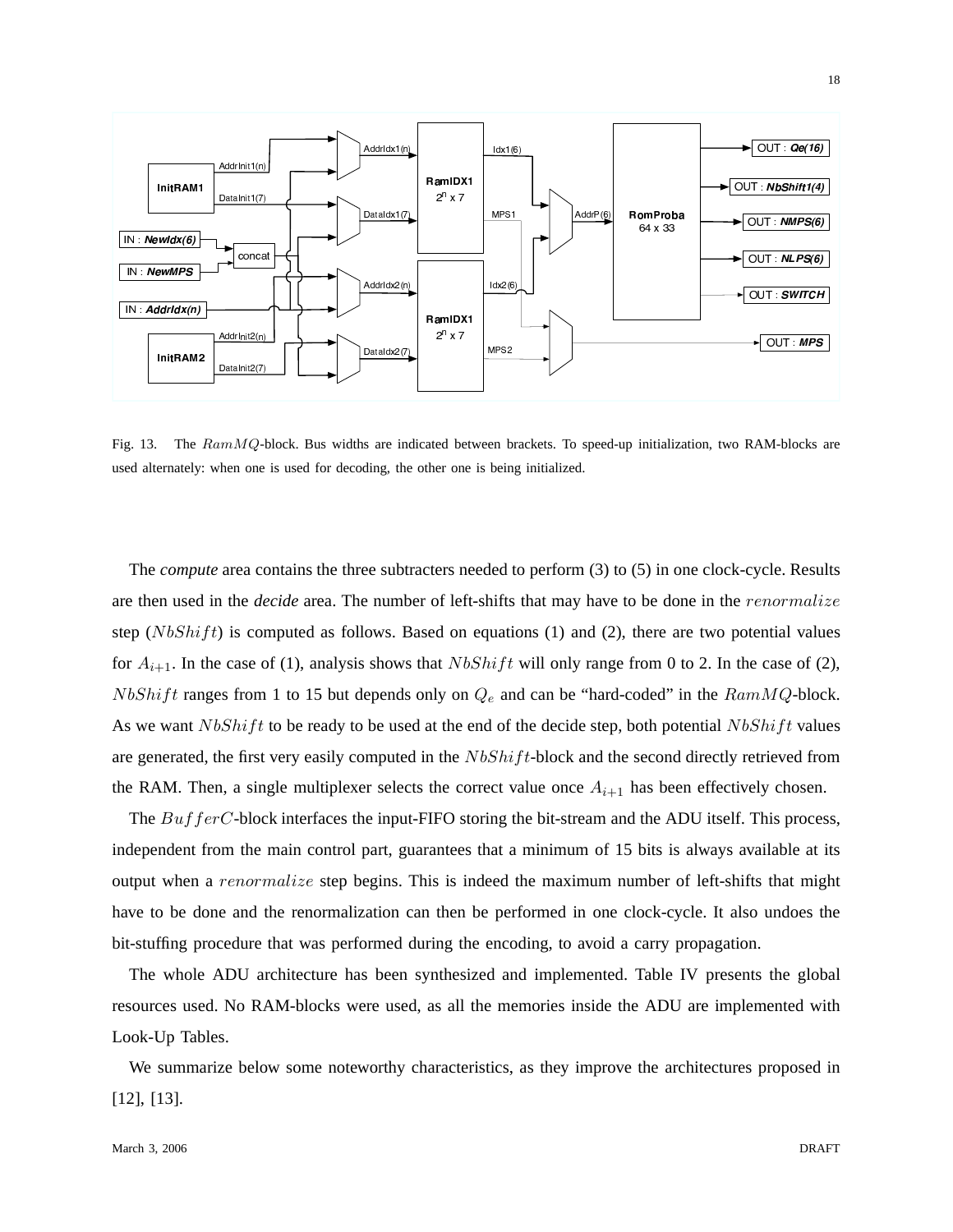## TABLE IV

| <b>Slices</b>        | 498 over 33792 (1.5%)  |  |
|----------------------|------------------------|--|
| Look-Up Tables       | 944 over 67 584 (1.4%) |  |
| RAM blocks (18kbits) | 0 over $144(0%)$       |  |
| Clock frequency      | 140.4 MHz              |  |

#### SYNTHESIS RESULTS OF THE ADU IN A XC2V6000-6.

- The main control state machine consists of only 5 states (against 28 in [12]). Furthermore, the CMU is waiting for the ADU answer during only three of them. Therefore a symbol may be decoded in 3 clock-cycles. The bypass mode improves this result even more.
- The compressed data loading is performed in an independent process, when the CMU is not waiting for an answer. As a consequence, the renormalization can be executed in one clock-cycle.
- To speed up the RAM initialization, which takes place each time a new codeword is sent to the ADU, two RAMs are used alternately.
- A speculative computation of the number of left-shifts is performed. Moreover, the most complex potential value does not need to be computed as it is pre-stored in the RAM.

# VI. INVERSE DWT

# *A. DWT basics*

In JPEG 2000, the DWT is implemented using a lifting-based scheme [6]. Compared to a classical implementation, it reduces the computational and memory cost, allowing in-place computation. The basic idea of this lifting-based scheme is to first perform a  $lazy$  wavelet transform, which consists in splitting odd  $(d_i^0)$  and even  $(s_i^0)$  coefficients of the 1D-signal into two sequences. Then, successive *prediction*  $(P_k(z))$  and *update*  $(U_k(z))$  steps are applied on these sequences until wavelet coefficients are obtained. Fig. 14 illustrates the lifting step. The 2D-transform is simply performed by successively applying the 1D-transform in each direction.

In the architecture proposed, only the *Le Gall* (5,3) filter bank is implemented with an integer-tointeger wavelet transform. Quantification blocks  $(Q_{P1}, Q_{U1}, ...)$  perform smart rounding operations that ensure a reversible transform (that in turn allows for lossless capability). In (5,3) transformation, only one prediction step and one update step are needed to perform the whole 1D-transformation ( $N = 1$ ) and the gain factors  $K_1$  and  $K_2$  equal to 1. Let  $x(n)$  be the spatial coefficient sequence and  $y(n)$  the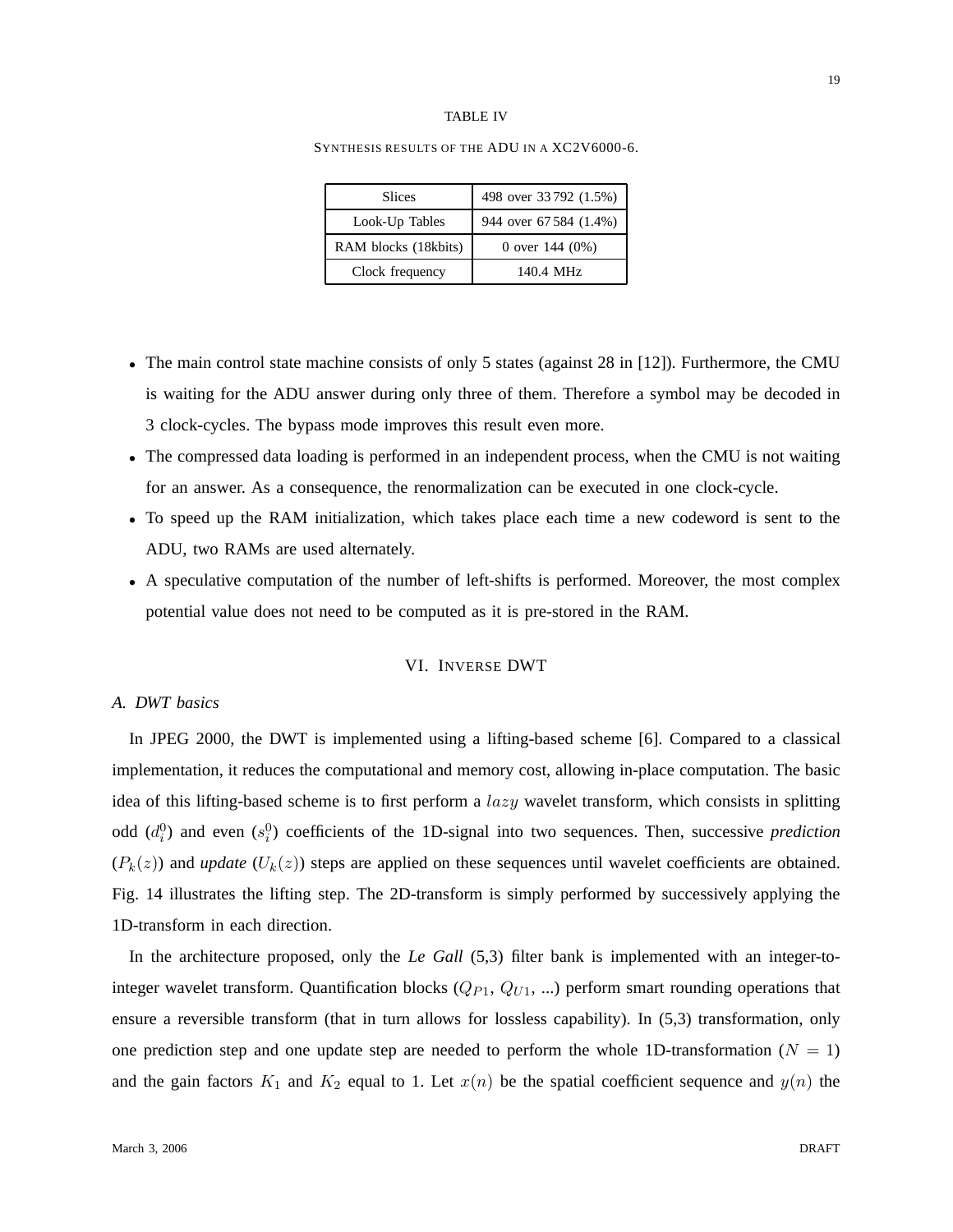

Fig. 14. The lifting-based Discrete Wavelet Transform.

wavelet coefficient sequence, the equations used to perform the transformation are:

$$
y(2n+1) = x(2n+1) - \left[ \frac{x(2n) + x(2n+2)}{2} \right]
$$
  

$$
y(2n) = x(2n) + \left[ \frac{y(2n-1) + y(2n+1) + 2}{4} \right]
$$

where  $\frac{x(2n)+x(2n+2)}{2}$ ,  $\frac{y(2n-1)+y(2n+1)+2}{4}$  $\frac{y_1}{4}$ , and rounding operations respectively correspond to  $P_1(z)$ ,  $U_1(z)$  and  $(Q_{P1}, Q_{U1})$  blocks. Sequences  $y(2n + 1)$  and  $y(2n)$  respectively correspond to high and low frequencies output in Fig. 14. The inverse transformation described below is simply obtained using the reverse system:

$$
x(2n) = y(2n) - \left\lfloor \frac{y(2n-1) + y(2n+1) + 2}{4} \right\rfloor \tag{6}
$$

$$
x(2n+1) = y(2n+1) + \left\lfloor \frac{x(2n) + x(2n+2)}{2} \right\rfloor \tag{7}
$$

### *B. IDWT architecture*

Our proposed solution is based on the combined 5-3 and 9-7 bank architecture detailed in [10]. We only investigated the 5-3 filter in order to implement an optimized and efficient IDWT level. In addition, we also developed a complete JPEG 2000 IDWT transformation with five recomposition levels.

To reconstruct one resolution level, an horizontal transformation is first applied, followed by a vertical one. The horizontal transformation architecture is shown in Fig. 15.

The first line is recomposed by taking the first line of the LL subband and the first line of the  $HL$  subband.  $LL$  ( $HL$ ) wavelet coefficients are the even (odd) samples of the 5-3 transformation. The recomposition of the second line will use  $LH$  and  $HH$  samples as, respectively, even and odd values.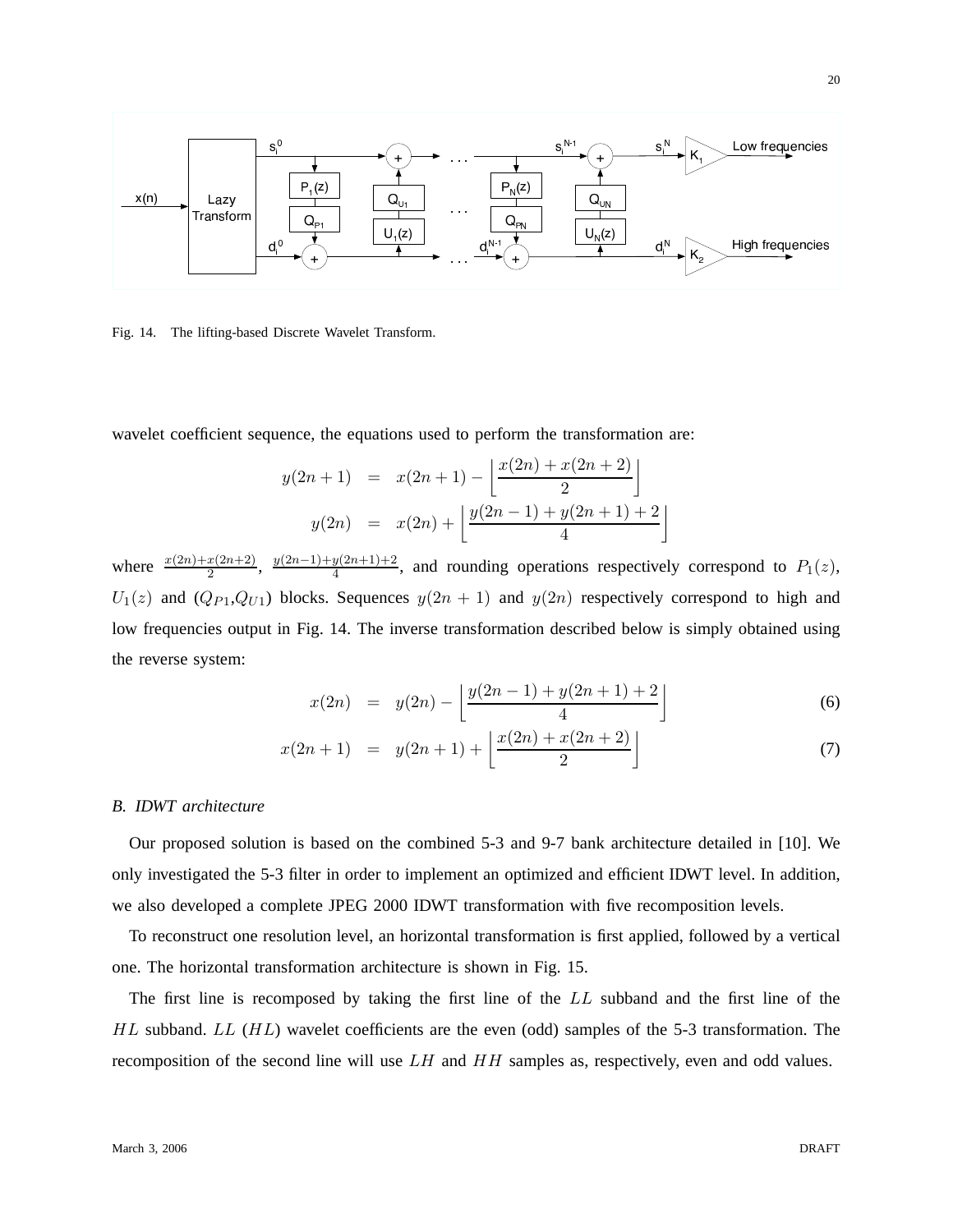

Fig. 15. Horizontal IDWT.

As can be observed, only four adders/subtracters, two shifters, two multiplexers and a few registers are needed to implement (6) and (7). In particular, no multiplier is used since all divisions are implemented with shifters.

This architecture is entirely pipelined: every new data couple "pushes" the data through the pipeline, toward the two outputs. Commands sell and sell deal with the edge effects and are computed using a small control part.

The vertical transformation is very similar to the horizontal one. The major difference is that neighbors are needed above and below each coefficient (instead of left and right neighbors). This implies buffering two entire lines of the reconstructed level. In Fig. 15, these buffers replace the two serial registers preceding each multiplexer. Fig. 16 details the resulting vertical IDWT architecture.

As two lines are simultaneously needed for the vertical filtering, a solution would be to use two parallel horizontal IDWT blocks, one for each line. However, those blocks would be used half the time, due to the single vertical filter. A better solution is to multiplex the operations of each line in a single horizontal entity. Therefore, the horizontal calculation process takes, cyclically, a  $(LL, HL)$  pair followed by a  $(LH, HH)$  pair. The complete 1-level IDWT is detailed in Fig. 17.

The whole IDWT architecture has already been presented in Fig. 5. In comparison with Chrysafis, who presented such an architecture in [9], various optimizations have been carried out. First, as mentioned above, the lifting scheme has been adopted for each level. Second, the blocks' interconnection has been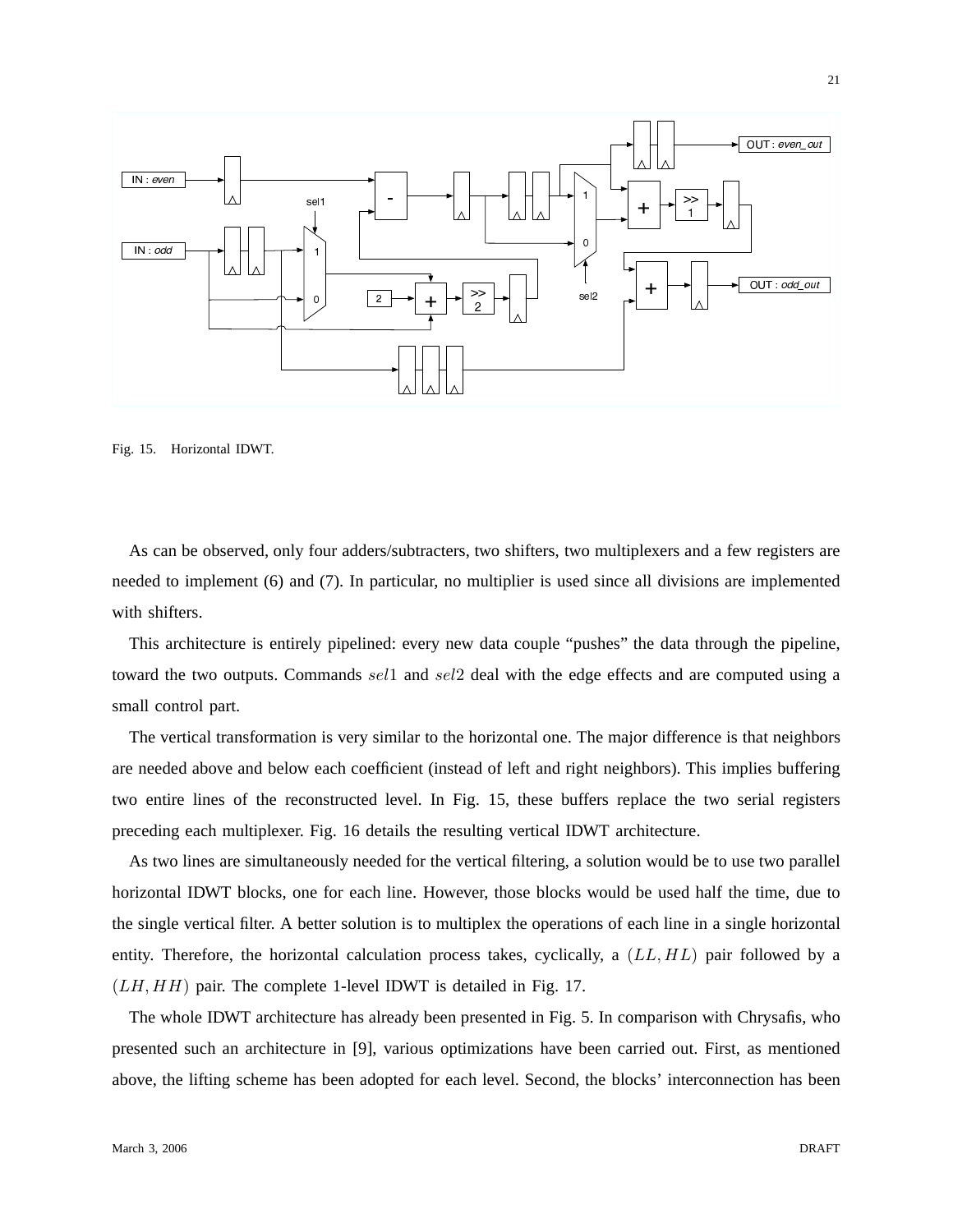

Fig. 16. Vertical IDWT.



Fig. 17. Complete 1-level IDWT.

carefully studied and simplified. Each IDWTi-block  $(i = 0..4)$  reconstructs one resolution level and provides the next block with the reconstructed LL-coefficients exactly as a FIFO would. Therefore, the four inputs of each block behave in exactly the same way. Third, the pipeline characteristic, present in each level, has been extended to the whole architecture. Thanks to the progression order chosen, the sixteen FIFOs (one per subband) are filled as uniformly as possible. As soon as its four input FIFOs contain data (including the one simulated by the preceding level), an IDWT $i$ -block begins reconstructing its level. When the pipeline is full, two coefficients of the reconstructed image are provided. Therefore,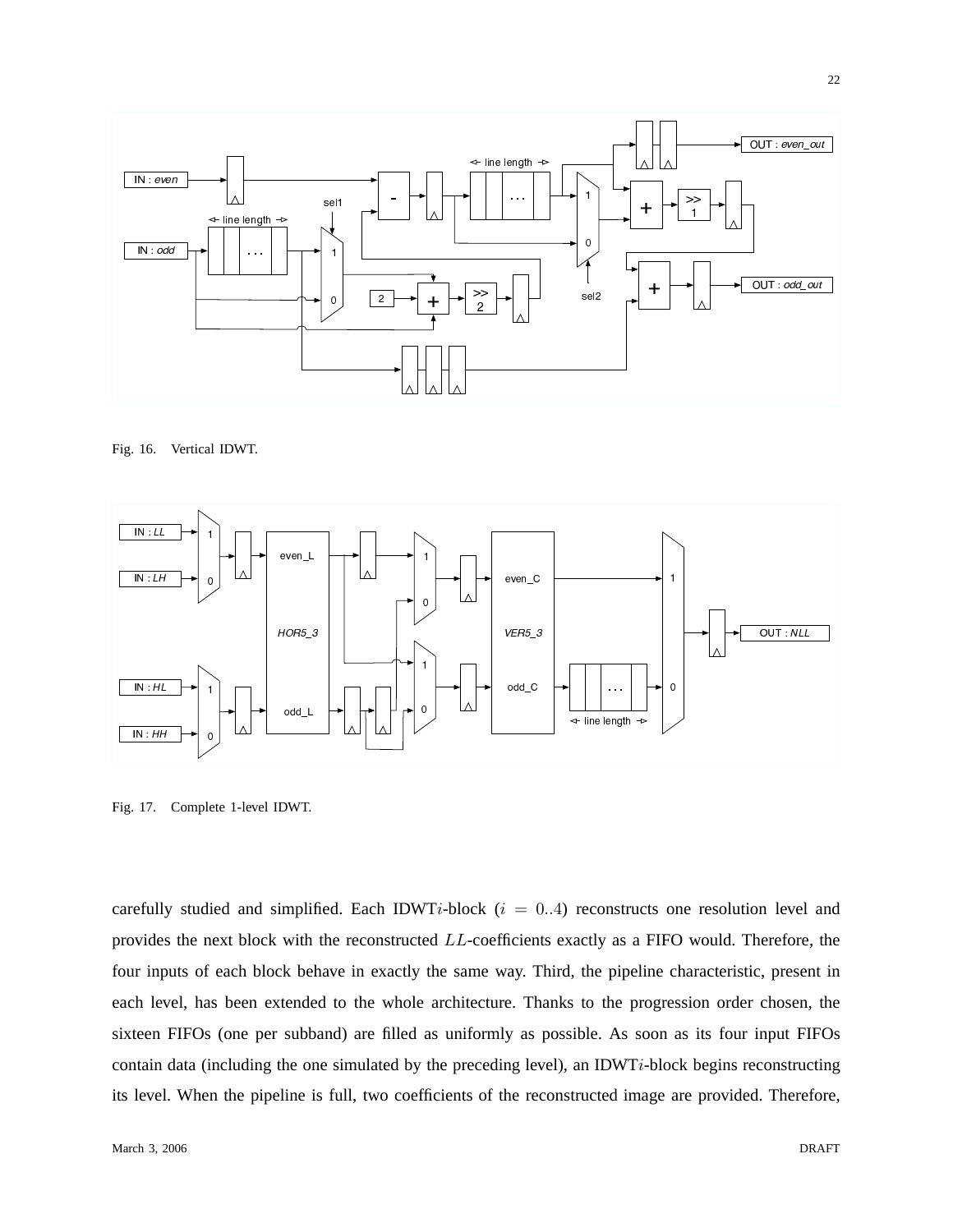#### TABLE V

| <b>Slices</b>          | 3283 over 33792 (9.7%)   |  |
|------------------------|--------------------------|--|
| Look-Up Tables         | 4 830 over 67 584 (7.1%) |  |
| RAM blocks (18kbits)   | 19 over 144 (13.2%)      |  |
| <b>Clock frequency</b> | 181.1 MHz                |  |

SYNTHESIS RESULTS OF THE COMPLETE IDWT IN A XC2V6000-6

the IDWT0-block does not use a additional output buffer and produces two spatial coefficients from two consecutive lines at each clock-cycle. Finally, the scope for scalability is noteworthy as well. Addition or removal of IDWT levels is straightforward. Moreover, any intermediate resolution level is easily made available at the output. This is of high interest as this single architecture might therefore be connected to display devices with different resolutions.

We propose a complete IDWT able to produce  $512 \times \infty$  tile images. For our tests, we have chosen an image height of 512 but it should be noted that there is virtually no height limit to the images compliant with the proposed architecture. As the latency of each IDWTi-block is the line length of the level being reconstructed, the whole pipeline latency is  $(2^9 + 2^8 + 2^7 + 2^6 + 2^5) \simeq 2^{10}$ . This latency is 128 times smaller than the  $(512 * 512)/2 = 2^{17}$  clock-cycles needed to reconstruct an entire  $512 \times 512$  image. This small latency enables a line-based image reconstruction, as only  $\frac{1}{256}$  of the entire image needs to be buffered inside the IDWT architecture.

The complete IDWT with 5 different levels of recomposition has also been synthesized and implemented. Table V presents the global resources used. The nineteen RAM blocks correspond to the memories required to implement the sixteen different input FIFOs. Assuming 12 bit-planes for the wavelet coefficients, the five IDWTi blocks require a total of  $3,696$  bytes<sup>4</sup> of memory, which corresponds to 924 slices<sup>5</sup> using the shift register slice configuration.

## VII. PERFORMANCES

The performance analysis of our architecture is based on three criteria: reconstructed image quality, resources consumption and achieved throughput. This analysis has been performed based on an architecture with 10 EDUs in parallel.

 $(4(2 \times 512 + 3 \times (256 + 128 + 64 + 32)) \times (12 \div 8)$  bytes.  $5(3,696 \times 8) \div (16 * 2)$  slices.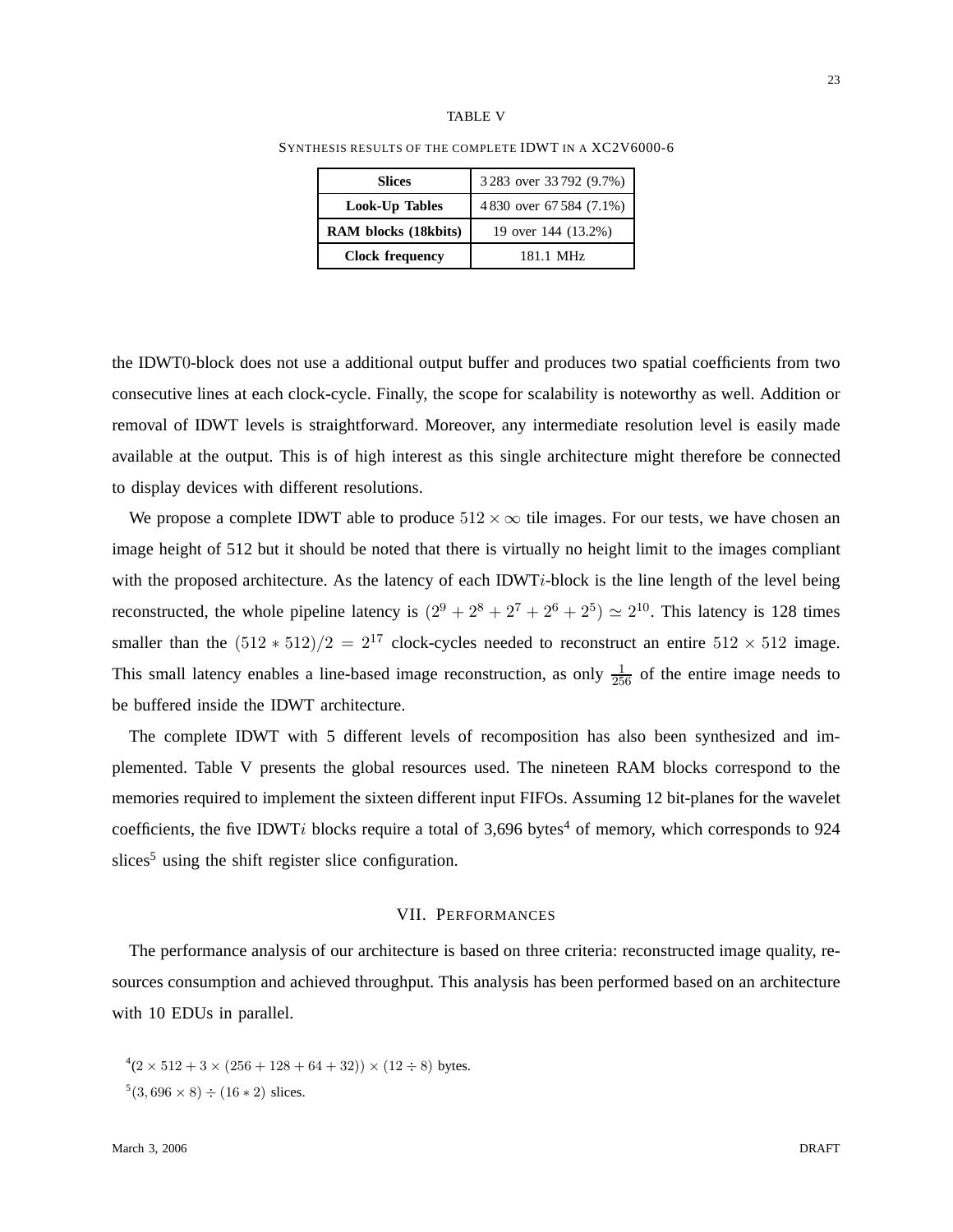| <b>Slices</b>               | 27 291 over 33 792 (80.8%) |  |
|-----------------------------|----------------------------|--|
| <b>Look-Up Tables</b>       | 46 274 over 67 584 (68.5%) |  |
| <b>RAM</b> blocks (18kbits) | 89 over 144 (61.8%)        |  |
| CLK1 (EDUs & Dispatch)      | 116.9 MHz                  |  |
| CLK2 (IDWT)                 | 181.1 MHz                  |  |

SYNTHESIS RESULTS OF THE DECODING SCHEME IN A XILINX XC2V6000-6.



Fig. 18. Bit-rates achieved by the proposed architecture. Most common HDTV formats are reached for compression ratios between 7 and 16.

The first criterion (achieved quality) has already been studied in Section III-B. It has been shown that encoding options required by our decoding architecture give results visually identical to the ones with default encoding options.

Concerning resources and throughput, Table VI presents the synthesis and routing results in a Xilinx XC2V6000-6 FPGA. About 6 500 slices are still available in this configuration, which would be enough to add a decryption and watermarking modules, as described in Section III. Moreover, thanks to our linebased approach, only 61.8% of the RAM resources are used. Further development could then easily enable bigger tiles or code-blocks. The bit-rate achieved by our architecture highly depends on the compression ratio used at the encoding side. As it can be seen on Fig. 18, most common HDTV formats are reached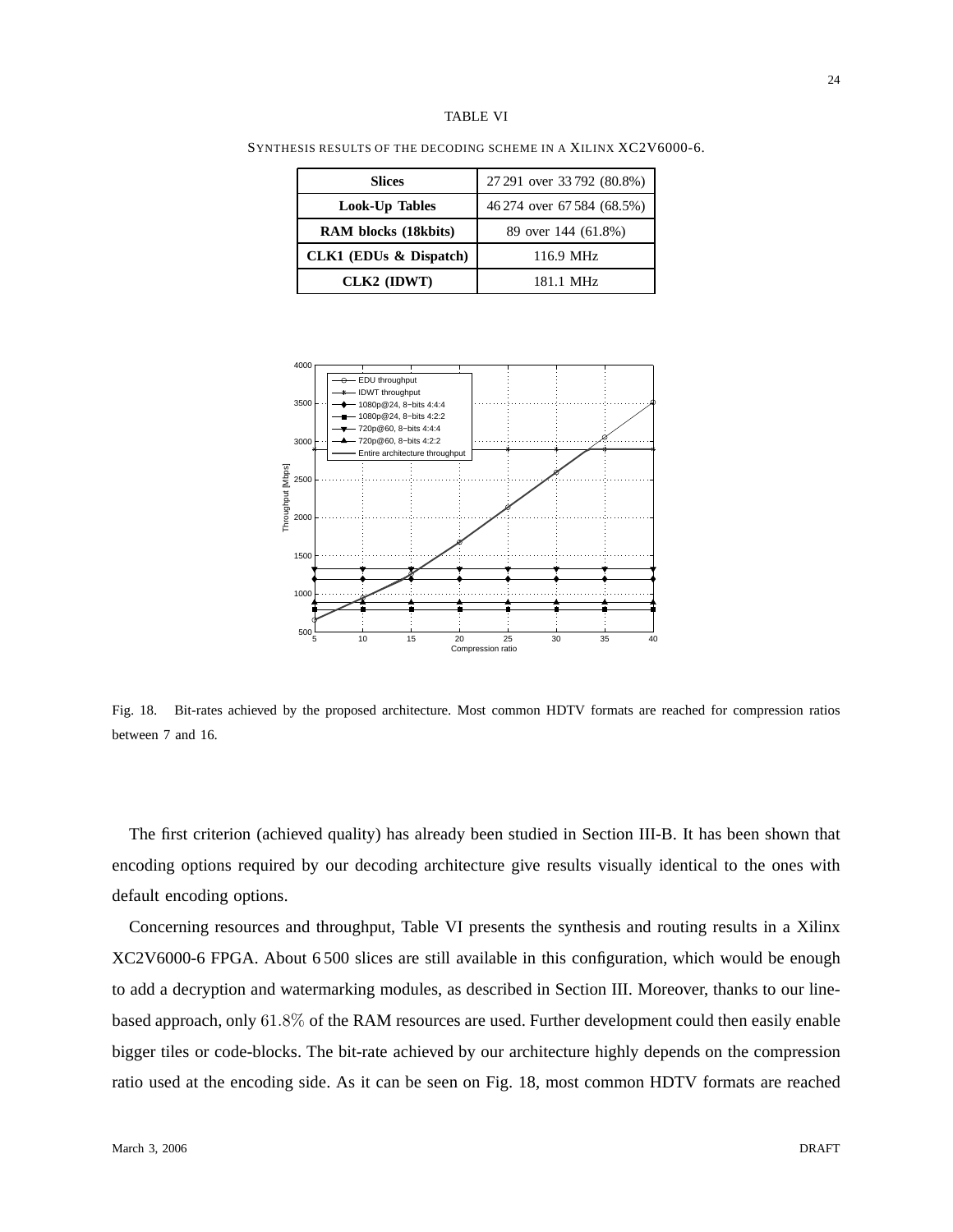|                        | Arizona           | Analog               | <b>Barco</b>      | <b>Proposed</b>     |
|------------------------|-------------------|----------------------|-------------------|---------------------|
|                        | <b>Univ.</b> [12] | Devices $[15]$       | Silex $[14]$      | architecture        |
| <b>Technology</b>      | ASIC $0.18 \mu m$ | <b>ASIC</b>          | <b>FPGA</b>       | <b>FPGA</b>         |
|                        |                   |                      | XC2V3000-6        | XC2V6000-6          |
| <b>Entropy coders</b>  | 3                 | 3                    | 8                 | 10                  |
| <b>Wavelet filters</b> | $(5.3)$ -lossless | $(5.3)$ -lossless    | $(5,3)$ -lossless | $(5,3)$ lossy and   |
| used                   | $(9,7)$ -lossy    | $(9,7)$ -lossy       | $(9,7)$ -lossy    | lossless            |
| Max. chlk size         | $32 \times 32$    | $4096$ coeff.        | $32 \times 32$    | 2048 coeff.         |
| Max. tile size         | $128 \times 128$  | $2.048 \times 4.096$ | $128 \times 128$  | $512 \times \infty$ |
| <b>Memory</b> [Kbits]  | 310               | not provided         | 1332              | 1602                |

for compression ratios between 7 and 16.

Table VII compares three other JPEG 2000 hardware implementations with our architecture. It shows that one of the main advantage of our solution is the memory usage. Compared to [12] and [14], tiles 4 times wider and *without height limitation* are managed while memory is only increased by a factor of respectively 5.2 and 1.2. The line-based approach proposed in this paper avoids any external memory usage, even with such bigger tiles, and enables a totally secure decoding scheme. It also reduces drastically the architecture latency.

Figure 19 presents a throughput comparison with the implementation from the same technology [14]. Throughputs estimations have been deduced from the FactSheet [14]. As it can be seen and given the significant difference in resource consumption between both architectures, the EDUs modules in the commercial implementation [14] perform better than ours. On the contrary, its IDWT module is far less efficient and limits quickly the throughput achieved. Beyond a compression ratio of 20, our architecture becomes better in terms of ratio (throughput/resources). Consequently, further research should focus on EDU resource reduction: a new architecture without any ADU duplication is already under development.

# VIII. CONCLUSION

In this paper, we have proposed a hardware JPEG 2000 decoder for real-time applications such as Digital Cinema. It has been implemented in VHDL, and synthesized and routed in an FPGA.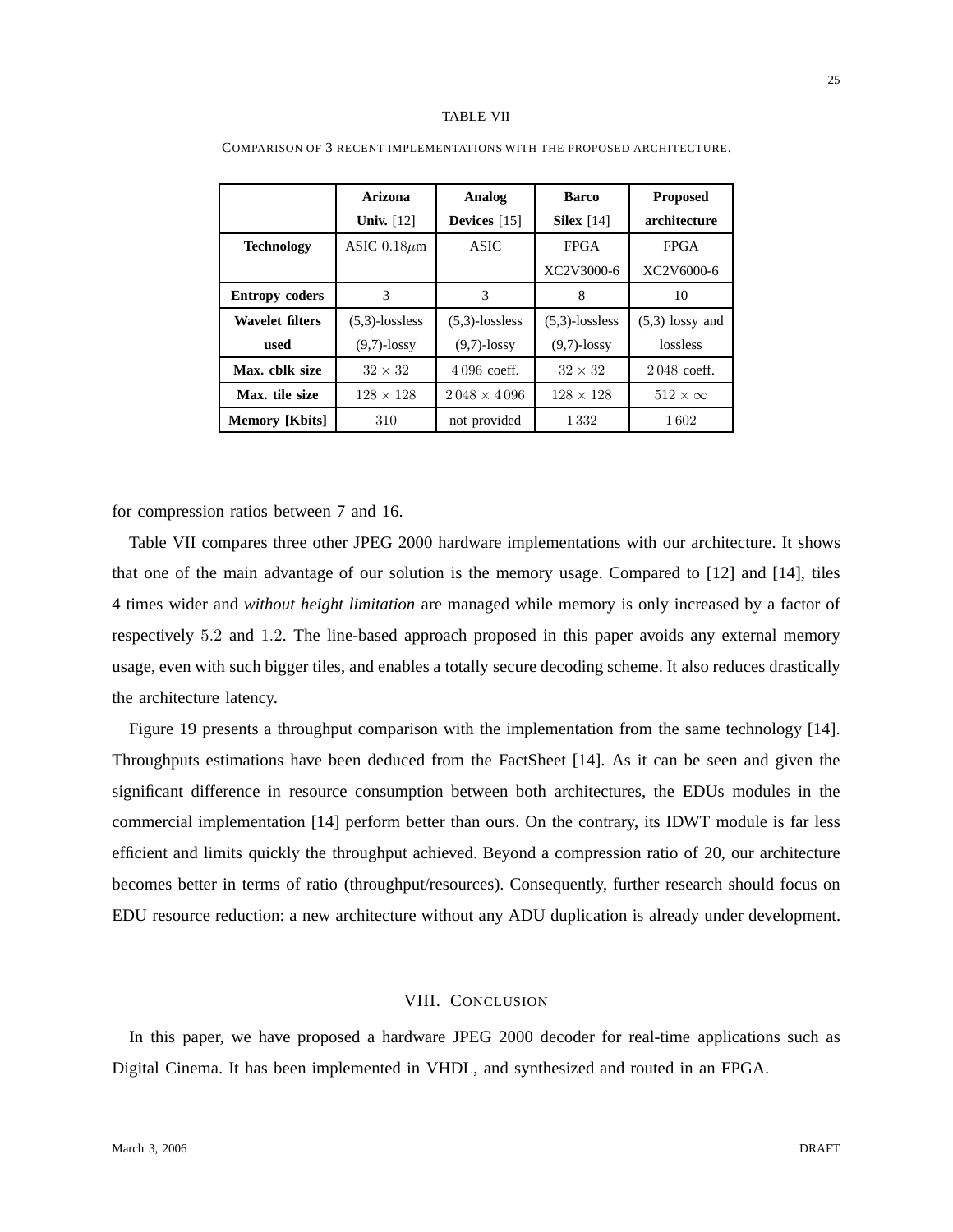

Fig. 19. Throughput comparison. The number of slices is given as an indication of resources consumption.

Various previous contributions have been joined together and optimized to provide a complete, secure, high performance and flexible decoding scheme.

The system proposed is secure because no external memory is used and the data flow is protected during the whole decoding process.

Thanks to three different levels of parallelization and line-based data processing, high output rates are achieved. With a compression ratio of 14 (7), the configuration synthesized in the FPGA supports the 1080/24p HDTV format for respectively 8-bit 4:4:4 images and 8-bit 4:2:2 images. In particular, the line-based data processing allows the inverse wavelet transform module to provide very high output rate with minimum memory and resources constraints.

Finally, the system proposed is highly flexible. In order to satisfy a broad range of constraints and avoid the problems inherent to multi-chips boards, two of the three parallelization levels are easily customizable. They allow the proposed architecture to fit in any single FPGA without further development. This underlines the interest of this kind of technology compared to ASICs, in fast-evolving markets such as video processing.

## APPENDIX

## ENCODING OPTIONS REQUIRED BY THE PROPOSED ARCHITECTURE

In order to generate images that our architecture is able to decode, following options must be specified during the encoding process:

- tile size:  $512 \times 512$ . The tile height is actually not limited to 512 and might be chosen bigger.
- code-block size:  $8 \times 256$ . This guarantees that each code-block spans the whole subband length.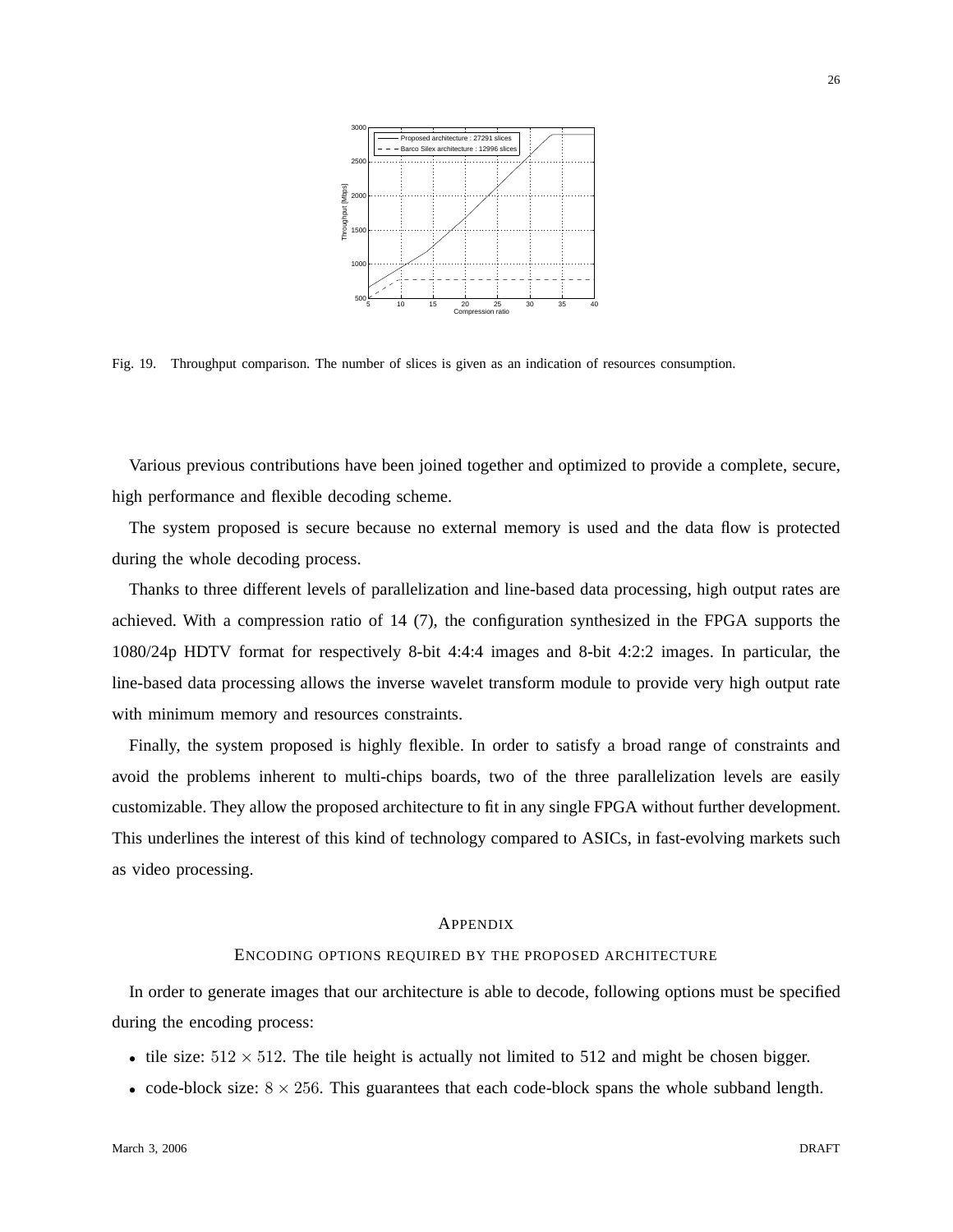- precinct size:  $16 \times 512$  for all resolution levels except the smallest one which requires  $8 \times 512$ .
- switches: reset, restart, causal, bypass. The first three switches enable simultaneous pass processing (parallel mode)
- progression order: PCRL. This order groups together packets from the same spatial area.

The OpenJPEG library [22] was used to compress the test images, with the following command-line (example with lena and a compression ratio of 16): "*image to j2k -i lena.pgm -o lena.j2k -r 16 -n 6 -t 512,512 -b 8,256 -c [16,512],[16,512],[16,512],[16,512],[16,512],[8,512] -p PCRL -M 15*".

#### **REFERENCES**

- [1] M. Boliek, C. Christopoulos, and E. Majani, "15444-1: Information Technology-JPEG 2000 image coding system-Part 1: Core coding system," ISO/IEC JTC1/SC29 WG1, Tech. Rep., July 2001.
- [2] D. Santa-Cruz, R. Grosbois, and T. Ebrahimi, "Jpeg 2000 performance evaluation and assessment," *Signal Processing: Image Communication*, vol. 17, no. 1, pp. 113–130, January 2002.
- [3] S. Foessel, "Motion JPEG 2000 and Digital Cinema (N2999)," ISO/IEC JTC1/SC29 WG1, Tech. Rep., July 2003.
- [4] T. Fukuhara and D. Singer, "15444-3: Information Technology-JPEG 2000 image coding system-Part 3: Motion JPEG 2000," ISO/IEC JTC1/SC29 WG1, Tech. Rep., July 2002.
- [5] "Virtex-II platform FPGAs: Complete Data Sheet," Xilinx website, 2003. [Online]. Available: http://www.xilinx.com
- [6] I. Daubechies and W. Sweldens, "Factoring wavelet transforms into lifting steps," *J. Fourier Anal. Applic.*, vol. 4, pp. 247–269, 1998.
- [7] C. Diou, L. Torres, and M. Robert, "Wavelet ip core for data coding," in *Proc. Int. Workshop IP-Based Synthesis and SoC Design*, Grenoble, France, December 2000, pp. 97–102.
- [8] G. Savaton, E. Casseau, and E. Martin, "High level design and synthesis of a discrete wavelet transform virtual component for image compression," in *Proc. Int. Workshop IP-Based Synthesis and SoC Design*, Grenoble, France, December 2000, pp. 103–108.
- [9] C. Chrysafys and A. Ortega, "Line based, reduced memory, wavelet image compression," *IEEE Trans. on Image Processing*, vol. 9, no. 3, pp. 378–389, March 2000.
- [10] G. Dillen, B. Georis, J.-D. Legat, and O. Cantineau, "Combined line-based architecture for the 5-3 and 9-7 wavelet transform of jpeg 2000," *IEEE Trans. on Circuits and Systems for Video Technology*, vol. 13, no. 9, pp. 944–950, September 2003.
- [11] K. Andra, T. Acharya, and C. Chakrabarti, "Efficient VLSI implementation of bit plane coder of JPEG2000," in *Proc. SPIE Int. Conf. Applications of Digital Image Processing XXIV vol. 4472*, December 2001, pp. 246–257.
- [12] ——, "A High-Performance JPEG2000 Architecture," *IEEE Trans. on Circuits and Systems for Video Technology*, vol. 13, no. 3, pp. 209–218, March 2003.
- [13] C.-J. Lian, K.-F. Chen, H.-H. Chen, and L.-G. Chen, "Analysis and Architecture Design of Block-Coding Engine for EBCOT in JPEG 2000," *IEEE Trans. on Circuits and Systems for Video Technology*, vol. 13, no. 3, pp. 219–230, March 2003.
- [14] "JPEG2000 Decoder: BA111JPEG2000D Factsheet," Barco-Silex, October 2005. [Online]. Available: http://www.barco.com
- [15] "JPEG 2000 Video CODEC (ADV202)," Analog Devices, 2003. [Online]. Available: http://www.analog.com